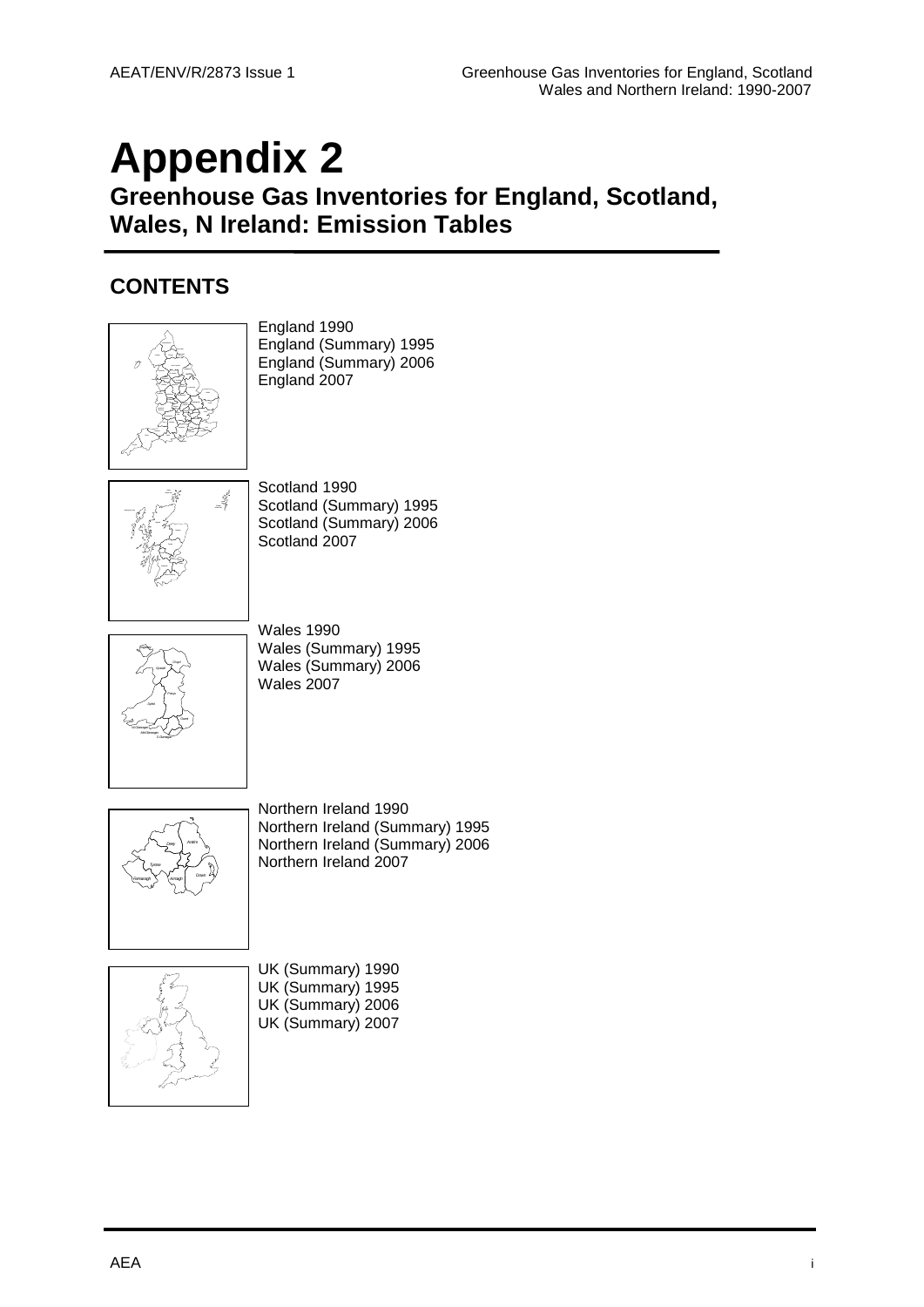#### **Notes on Summary Tables**

1) Within this appendix, completed IPCC sector tables are included for each country for the base year (1990) and latest year (2007). Note that the IPCC Table 3 "Sectoral report for solvent and other product use" is not included here as the gases considered from solvent and other product use are not direct greenhouse gases (although they are indirect greenhouse gases).

2) To summarise sectoral emissions for 1995 and 2006, the appropriate IPCC summary table (Table 7A) is included in this Appendix. For each year and country, "Page 3/3" is not included as this page would list "Memo items" – which are emissions from "International bunkers" – or international aviation and marine. These emissions are not relevant to the country inventories.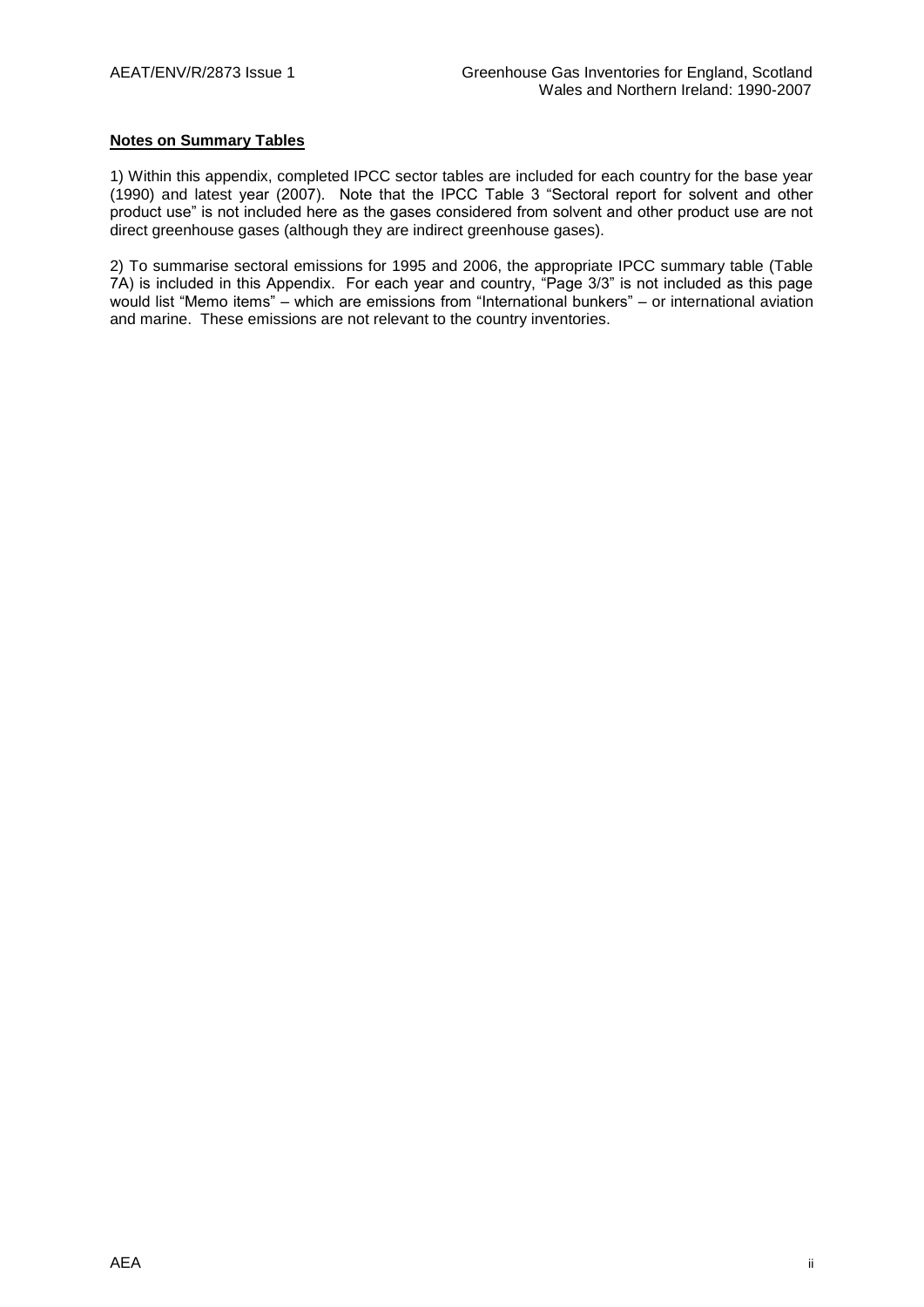## **Table 1 Sectoral Report for Energy (England, 1990)**

| <b>GREENHOUSE GAS SOURCE AND SINK CATEGORIES</b>          | CO <sub>2</sub> | CH <sub>4</sub> | $N_2$ O |
|-----------------------------------------------------------|-----------------|-----------------|---------|
|                                                           |                 | (Gg)            |         |
| <b>Total Energy</b>                                       | 448,671         | 1,198.92        | 14.99   |
| A. Fuel Combustion Activities (Sectoral Approach)         | 447,748         | 84.14           | 14.98   |
| 1. Energy Industries                                      | 186,742         | 4.21            | 4.94    |
| a. Public Electricity and Heat Production                 | 172,426         | 2.09            | 4.65    |
| b. Petroleum Refining                                     | 11,779          | 0.35            | 0.21    |
| c. Manufacture of Solid Fuels and Other Energy Industries | 2,537           | 1.77            | 0.08    |
| 2. Manufacturing Industries and Construction              | 74,118          | 9.90            | 4.18    |
| a. Iron and Steel                                         | 13,185          | 5.63            | 0.24    |
| b. Non-Ferrous Metals                                     | IE              | IE              | IE      |
| c. Chemicals                                              | ΙE              | IE              | ΙE      |
| d. Pulp, Paper and Print                                  | IE              | IE              | IE      |
| e. Food Processing, Beverages and Tobacco                 | IE              | ΙE              | IE      |
| f. Other (please specify)                                 | 60,933          | 4.27            | 3.94    |
| 3. Transport                                              | 96,150          | 28.14           | 3.83    |
| a. Civil Aviation                                         | 732             | 0.08            | 0.02    |
| b. Road Transportation                                    | 91,336          | 27.90           | 3.17    |
| c. Railways                                               | 1,282           | 0.11            | 0.48    |
| d. Navigation                                             | 2,579           | 0.04            | 0.06    |
| e. Other Transportation (please specify)                  | 219             | 0.01            | 0.09    |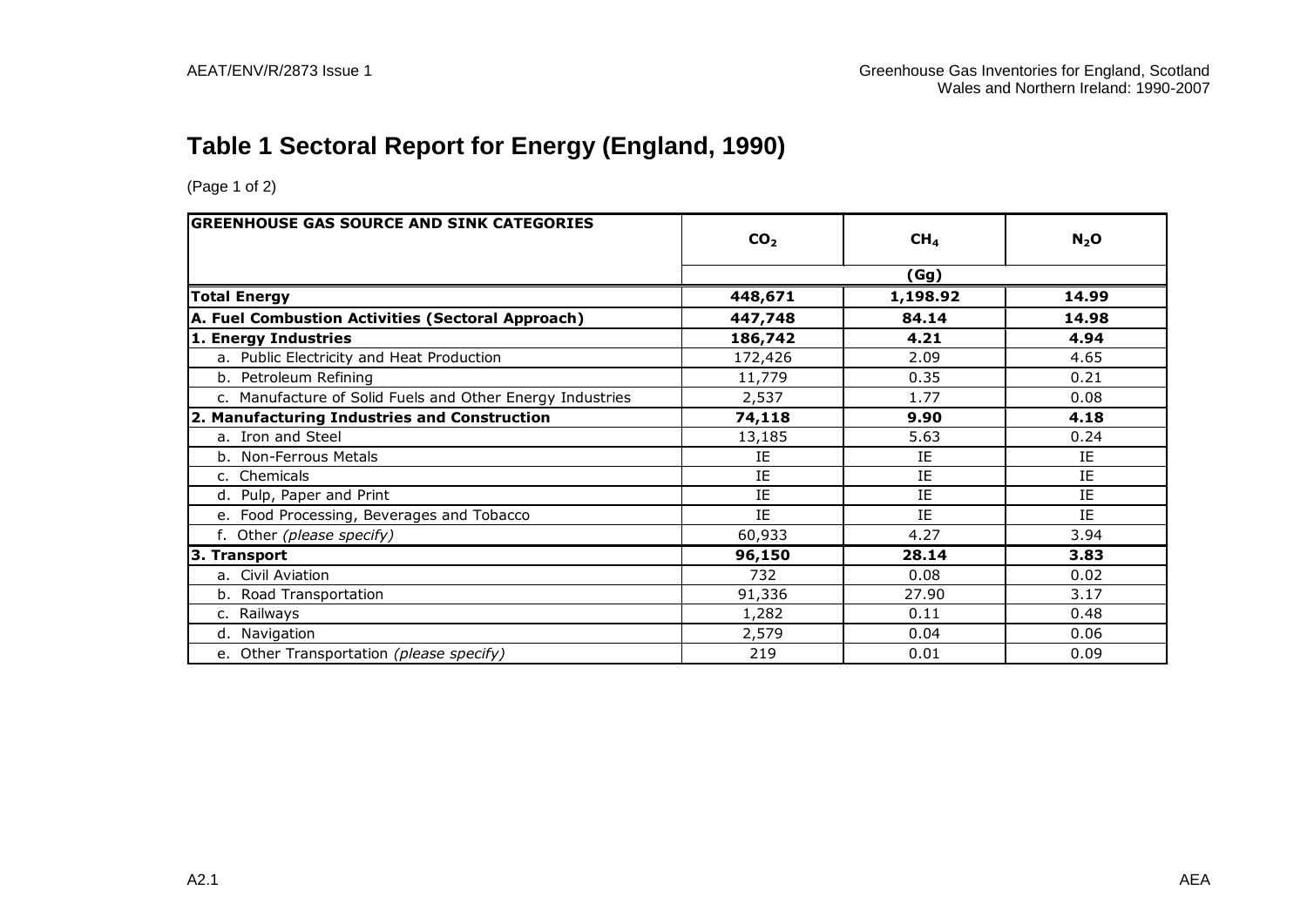## **Table 1 Sectoral Report for Energy (England, 1990)**

| <b>GREENHOUSE GAS SOURCE AND SINK CATEGORIES</b> | CO <sub>2</sub> | CH <sub>4</sub> | $N_2$ O   |  |  |  |
|--------------------------------------------------|-----------------|-----------------|-----------|--|--|--|
|                                                  |                 | (Gg)            |           |  |  |  |
| 4. Other Sectors                                 | 86,249          | 41.76           | 1.88      |  |  |  |
| a. Commercial/Institutional                      | 21,219          | 2.65            | 0.24      |  |  |  |
| b. Residential                                   | 61,951          | 38.09           | 0.55      |  |  |  |
| c. Agriculture/Forestry/Fisheries                | 3,079           | 1.02            | 1.09      |  |  |  |
| 5. Other (Military Aircraft and Naval Vessels)   | 4,489           | 0.13            | 0.13      |  |  |  |
| <b>B. Fugitive Emissions from Fuels</b>          | 923.50          | 1,114.78        | 0.01      |  |  |  |
| 1. Solid Fuels                                   | 682.68          | 768.73          | 0.00      |  |  |  |
| a. Coal Mining                                   | 0.00            | 768.19          | 0.00      |  |  |  |
| b. Solid Fuel Transformation                     | 682.68          | 0.54            | 0.00      |  |  |  |
| c. Other (please specify)                        | NO.             | NO.             | NO.       |  |  |  |
| 2. Oil and Natural Gas                           | 240.82          | 346.04          | 0.01      |  |  |  |
| a. Oil                                           | 57.61           | 5.58            | 0.00      |  |  |  |
| b. Natural Gas                                   | 0.00            | 335.58          | <b>NO</b> |  |  |  |
| c. Venting and Flaring                           | 183.21          | 4.89            | 0.01      |  |  |  |
| Flaring                                          | 182.95          | 1.23            | 0.01      |  |  |  |
| Venting                                          | 0.26            | 3.65            | <b>NO</b> |  |  |  |
| Memo Items: (2)                                  |                 |                 |           |  |  |  |
| <b>International Bunkers</b>                     | <b>NA</b>       | <b>NA</b>       | <b>NA</b> |  |  |  |
| Aviation                                         | <b>NA</b>       | <b>NA</b>       | <b>NA</b> |  |  |  |
| Marine                                           | <b>NA</b>       | <b>NA</b>       | <b>NA</b> |  |  |  |
| CO <sub>2</sub> Emissions from Biomass           | <b>NE</b>       |                 |           |  |  |  |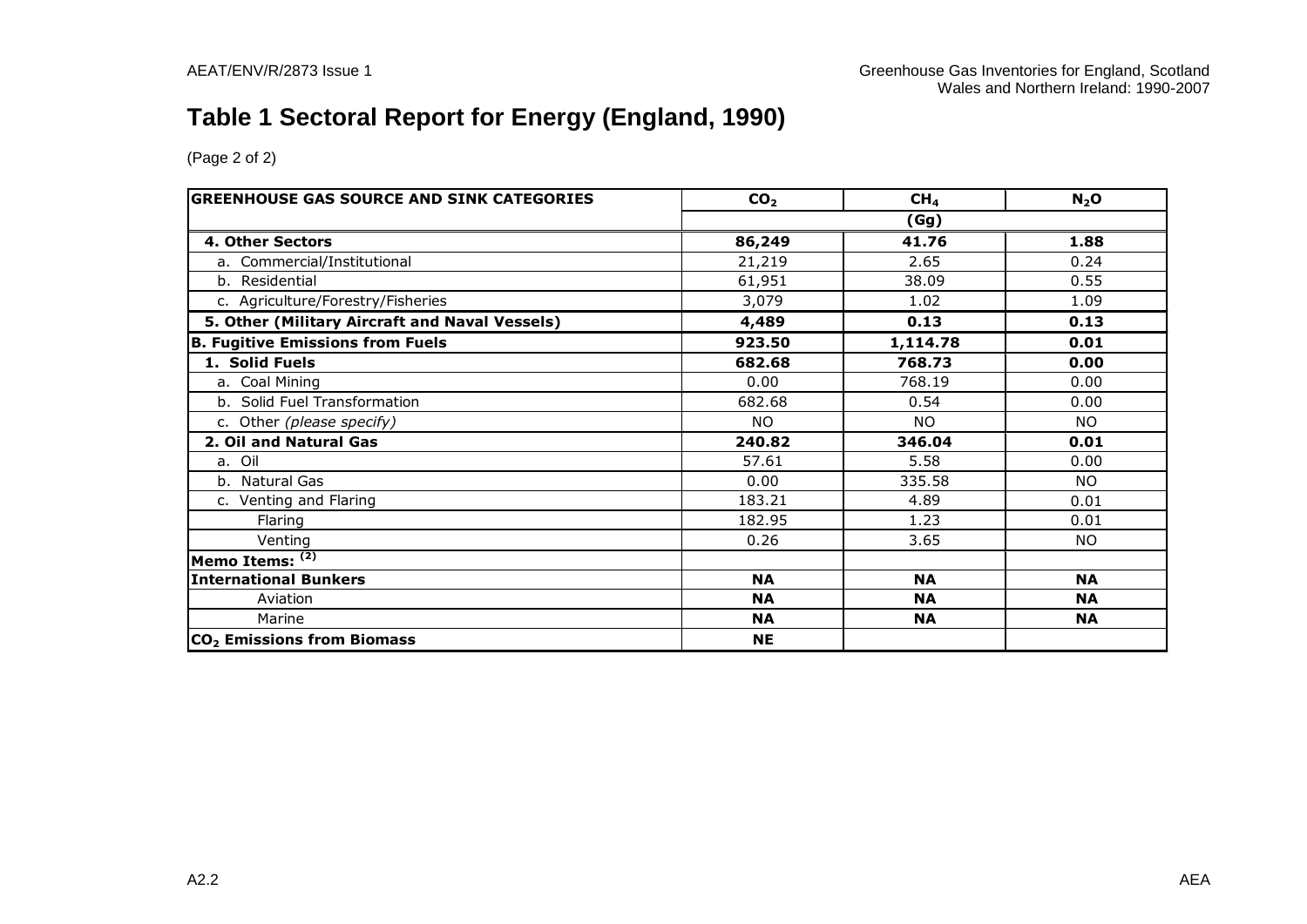## **Table 2(I) Sectoral Report for Industrial Processes (England, 1990)**

| <b>GREENHOUSE GAS SOURCE AND SINK</b>                        | CO <sub>2</sub> | CH <sub>4</sub> | N <sub>2</sub> O | <b>HFCs</b> | <b>PFCs</b>              | SF <sub>6</sub> |
|--------------------------------------------------------------|-----------------|-----------------|------------------|-------------|--------------------------|-----------------|
| <b>CATEGORIES</b>                                            |                 | (Gg)            |                  |             | <b>Gg CO2 Equivalent</b> | Gg              |
| <b>Total Industrial Processes</b>                            | 11,895          | 8.74            | 77.13            | 11,383.58   | 972.79                   | 0.04            |
| A. Mineral Products                                          | 8,065           | 1.12            | 0.00             | 0.00        | 0.00                     | 0.00            |
| 1. Cement Production                                         | 5,792           | <b>NO</b>       | NO.              |             |                          |                 |
| 2. Lime Production                                           | 1,191.52        | <b>NO</b>       | <b>NO</b>        |             |                          |                 |
| 3. Limestone and Dolomite Use                                | 760.63          | <b>NO</b>       | <b>NO</b>        |             |                          |                 |
| 4. Soda Ash Production and Use                               | 140.11          | <b>NO</b>       | <b>NO</b>        |             |                          |                 |
| 5. Asphalt Roofing                                           | <b>NE</b>       | <b>NO</b>       | <b>NO</b>        |             |                          |                 |
| 6. Road Paving with Asphalt                                  | <b>NE</b>       | <b>NO</b>       | <b>NO</b>        |             |                          |                 |
| 7. Other (fletton bricks)                                    | 180             | 1.12            | <b>NO</b>        |             |                          |                 |
| <b>B. Chemical Industry</b>                                  | 2,629.59        | 7.18            | 77.10            | 0.00        | 0.00                     | 0.00            |
| 1. Ammonia Production                                        | 1,321.67        | <b>NE</b>       | NO.              |             |                          |                 |
| 2. Nitric Acid Production                                    | <b>NO</b>       | NO.             | 10.21            |             |                          |                 |
| 3. Adipic Acid Production                                    | <b>NO</b>       | <b>NO</b>       | 66.89            |             |                          |                 |
| 4. Carbide Production                                        | NO.             | <b>NO</b>       | <b>NO</b>        |             |                          |                 |
| 5. Other (please specify)                                    | 1,307.92        | 7.18            | <b>NO</b>        |             |                          |                 |
| <b>C. Metal Production</b>                                   | 1,200.49        | 0.43            | 0.02             | 0.00        | 932.77                   | 0.02            |
| 1. Iron and Steel Production                                 | 1,014.85        | 0.43            | 0.02             | 0.00        | 0.00                     | 0.00            |
| 2. Ferroalloys Production                                    | <b>IF</b>       | <b>NE</b>       | <b>NO</b>        | 0.00        | 0.00                     | 0.00            |
| 3. Aluminium Production                                      | 185.64          | <b>NO</b>       | <b>NO</b>        | 0.00        | 932.77                   | 0.00            |
| 4. SF <sub>6</sub> Used in Aluminium and Magnesium Foundries | <b>NO</b>       | <b>NO</b>       | <b>NO</b>        | 0.00        | 0.00                     | 0.02            |
| 5. Other (please specify)                                    | <b>NO</b>       | <b>NO</b>       | <b>NO</b>        | 0.00        | 0.00                     | 0.00            |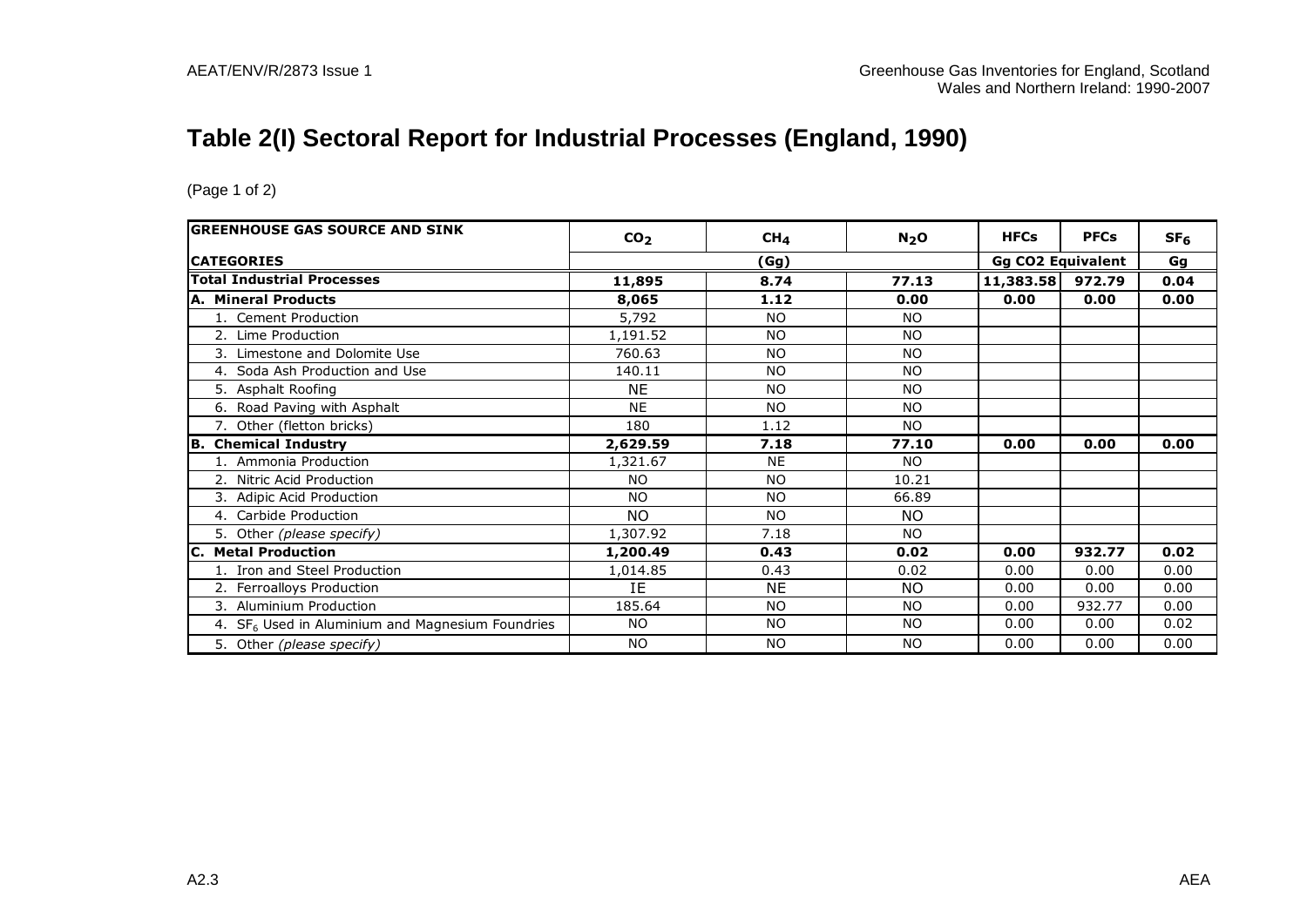## **Table 2(I) Sectoral Report for Industrial Processes (England, 1990)**

| IGREENHOUSE GAS SOURCE AND SINK                      | CO <sub>2</sub> | CH <sub>4</sub> | N <sub>2</sub> O | <b>HFCs</b>              | <b>PFCs</b> | SF <sub>6</sub> |
|------------------------------------------------------|-----------------|-----------------|------------------|--------------------------|-------------|-----------------|
| <b>CATEGORIES</b>                                    | (Gg)            |                 |                  | <b>Gg CO2 Equivalent</b> | Gg          |                 |
| D. Other Production                                  | 0.00            | 0.00            | 0.00             | 0.00                     | 0.00        | 0.00            |
| 1. Pulp and Paper                                    | <b>NO</b>       | NO              | NO               | 0.00                     | 0.00        | 0.00            |
| 2. Food and Drink $(2)$                              | IE              | NO.             | NO               | 0.00                     | 0.00        | 0.00            |
| E. Production of Halocarbons and SF <sub>6</sub>     | 0.00            | 0.00            | 0.00             | 11,374                   | 10.90       | 0.00            |
| 1. By-product Emissions                              | <b>NO</b>       | <b>NO</b>       | <b>NO</b>        | 11,374                   | 0.00        | 0.00            |
| 2. Fugitive Emissions                                | <b>NO</b>       | NO              | NO               | 0.00                     | 10.90       | 0.00            |
| 3. Other (please specify)                            | NO.             | <b>NO</b>       | <b>NO</b>        | 0.00                     | 0.00        | 0.00            |
| $ F.$ Consumption of Halocarbons and SF <sub>6</sub> | 0.00            | 0.00            | 0.00             | 9.85                     | 29.12       | 0.02            |
| 1. Refrigeration and Air Conditioning Equipment      | <b>NO</b>       | <b>NO</b>       | <b>NO</b>        | 0.00                     | 0.00        | 0.00            |
| 2. Foam Blowing                                      | <b>NO</b>       | <b>NO</b>       | <b>NO</b>        | 0.00                     | 0.00        | 0.00            |
| 3. Fire Extinguishers                                | <b>NO</b>       | <b>NO</b>       | <b>NO</b>        | 0.00                     | 0.00        | 0.00            |
| 4. Aerosols/ Metered Dose Inhalers                   | <b>NO</b>       | NO              | <b>NO</b>        | 9.85                     | 0.00        | 0.00            |
| 5. Solvents                                          | <b>NO</b>       | NO.             | NO               | 0.00                     | 0.00        | 0.00            |
| Semiconductor Manufacture<br>6.                      | <b>NO</b>       | NO              | <b>NO</b>        | 0.00                     | 0.00        | 0.00            |
| 7. Electrical Equipment                              | <b>NO</b>       | <b>NO</b>       | NO               | 0.00                     | 0.00        | 0.00            |
| 8. Other (please specify)                            | <b>NO</b>       | NO              | NO               | 0.00                     | 29.12       | 0.02            |
| G. Other (please specify)                            | 0.00            | 0.00            | 0.00             | 0.00                     | 0.00        | 0.00            |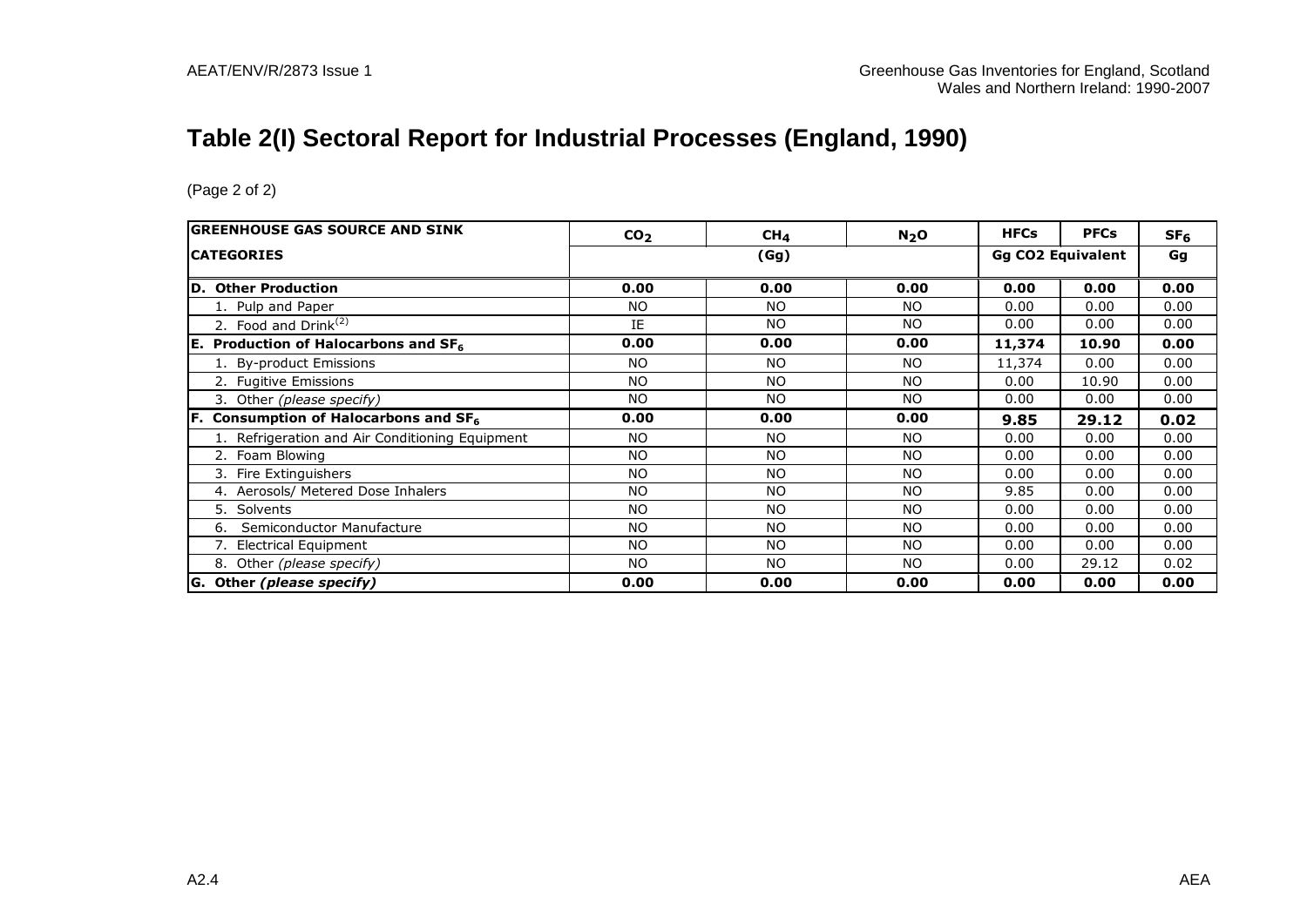## **Table 4 Sectoral Report for Agriculture (England, 1990)**

| <b>GREENHOUSE GAS SOURCE AND SINK CATEGORIES</b> | CH <sub>4</sub> | N <sub>2</sub> O |
|--------------------------------------------------|-----------------|------------------|
|                                                  |                 | (Gg)             |
| <b>Total Agriculture</b>                         | 627.78          | 70.16            |
| <b>A. Enteric Fermentation</b>                   | 496.06          | 0.00             |
| Cattle<br>1.                                     | 388.37          | NO.              |
| 2.<br><b>Buffalo</b>                             | NO.             | <b>NO</b>        |
| 3.<br>Sheep                                      | 94.78           | NO.              |
| Goats<br>4.                                      | 0.36            | <b>NO</b>        |
| 5.<br>Camels and Llamas                          | NO.             | NO.              |
| 6.<br>Horses                                     | 2.76            | <b>NO</b>        |
| 7.<br>Mules and Asses                            | <b>NO</b>       | NO.              |
| 8.<br>Swine                                      | 9.46            | <b>NO</b>        |
| 9.<br>Poultry                                    | $\Omega$        | <b>NO</b>        |
| 10. Other (Deer)                                 | 0.31            | <b>NO</b>        |
| <b>Manure Management</b><br>В.                   | 120.08          | 4.68             |
| Cattle<br>1.                                     | 64.99           | <b>NO</b>        |
| 2.<br><b>Buffalo</b>                             | NO.             | 0.00             |
| 3.<br>Sheep                                      | 2.25            | 0.00             |
| 4.<br>Goats                                      | 0.01            | 0.00             |
| 5.<br>Camels and Llamas                          | <b>NO</b>       | <b>NO</b>        |
| 6.<br>Horses                                     | 0.22            | 0.00             |
| 7.<br>Mules and Asses                            | <b>NO</b>       | <b>NO</b>        |
| 8.<br>Swine                                      | 44.54           | 0.00             |
| 9.<br>Poultry                                    | 8.07            | 0.00             |
| Other Livestock - Deer<br>10.                    | 0.01            | 0.00             |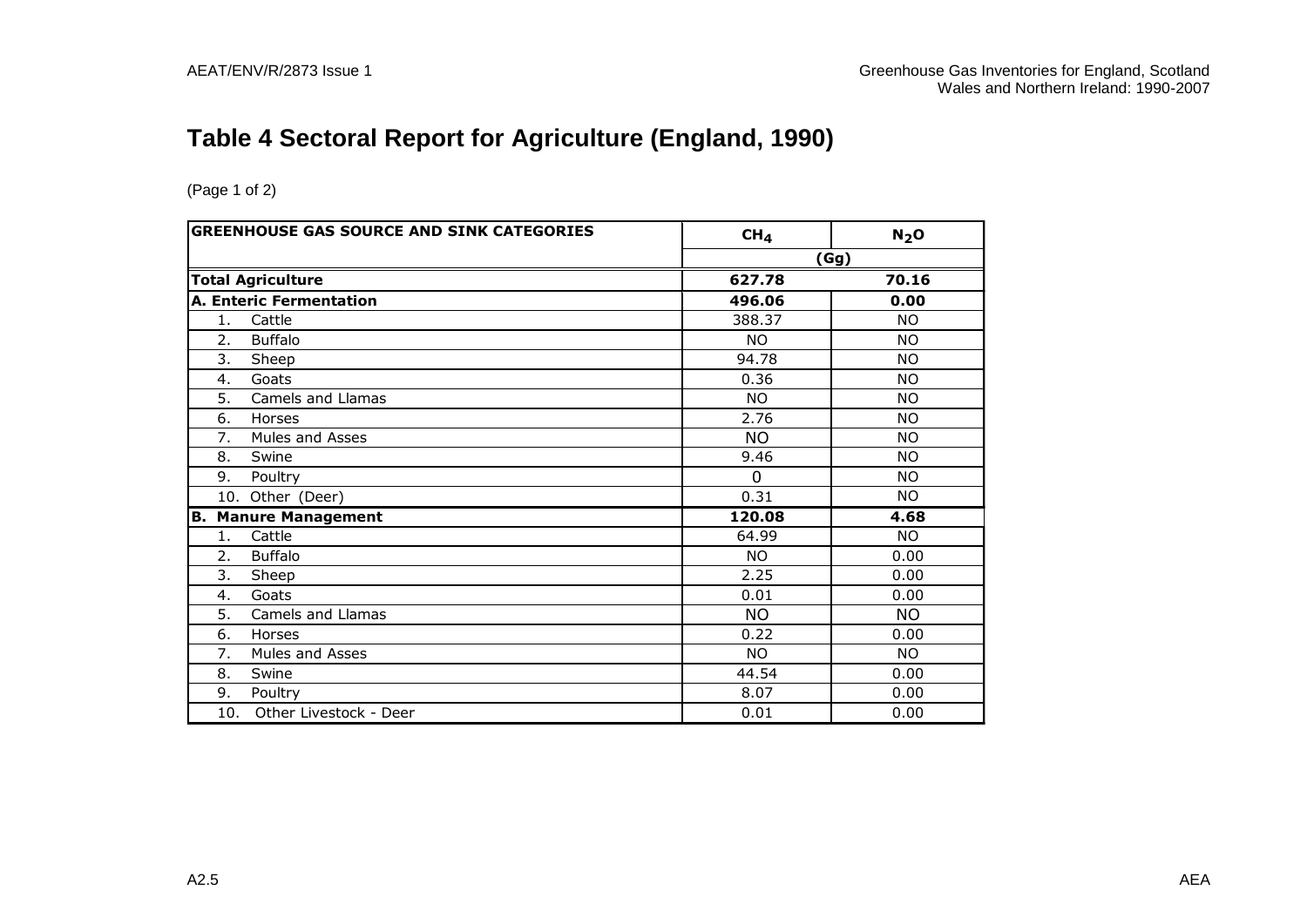## **Table 4 Sectoral Report for Agriculture (England, 1990)**

| <b>GREENHOUSE GAS SOURCE AND SINK CATEGORIES</b> | CH <sub>4</sub> | N <sub>2</sub> O |  |
|--------------------------------------------------|-----------------|------------------|--|
|                                                  | (Gg)            |                  |  |
| B.<br><b>Manure Management (continued)</b>       |                 |                  |  |
| 11. Anaerobic Lagoons                            | <b>NO</b>       | NO.              |  |
| 12. Liquid Systems                               | <b>NO</b>       | 0.1302           |  |
| 13. Solid Storage and Dry Lot                    | <b>NO</b>       | 3.0352           |  |
| 14. Other AWMS                                   | NO.             | 1.52             |  |
|                                                  |                 |                  |  |
| <b>C. Rice Cultivation</b>                       | <b>NO</b>       | <b>NO</b>        |  |
| D. Agricultural Soils <sup>(1)</sup>             | <b>NE</b>       | 65.25            |  |
| <b>E. Prescribed Burning of Savannas</b>         | <b>NO</b>       | <b>NO</b>        |  |
| <b>F. Field Burning of Agricultural Residues</b> | 11.64           | 0.23             |  |
| 1. Cereals                                       | 11.58           | 0.23             |  |
| 2. Pulse                                         | NO.             | NO.              |  |
| 3. Tuber and Root                                | NO.             | NO.              |  |
| 4. Sugar Cane                                    | NO.             | NO.              |  |
| 5. Other (Linseed)                               | 0.07            | 0.00             |  |
| lG. Other                                        | 0.00            | 0.00             |  |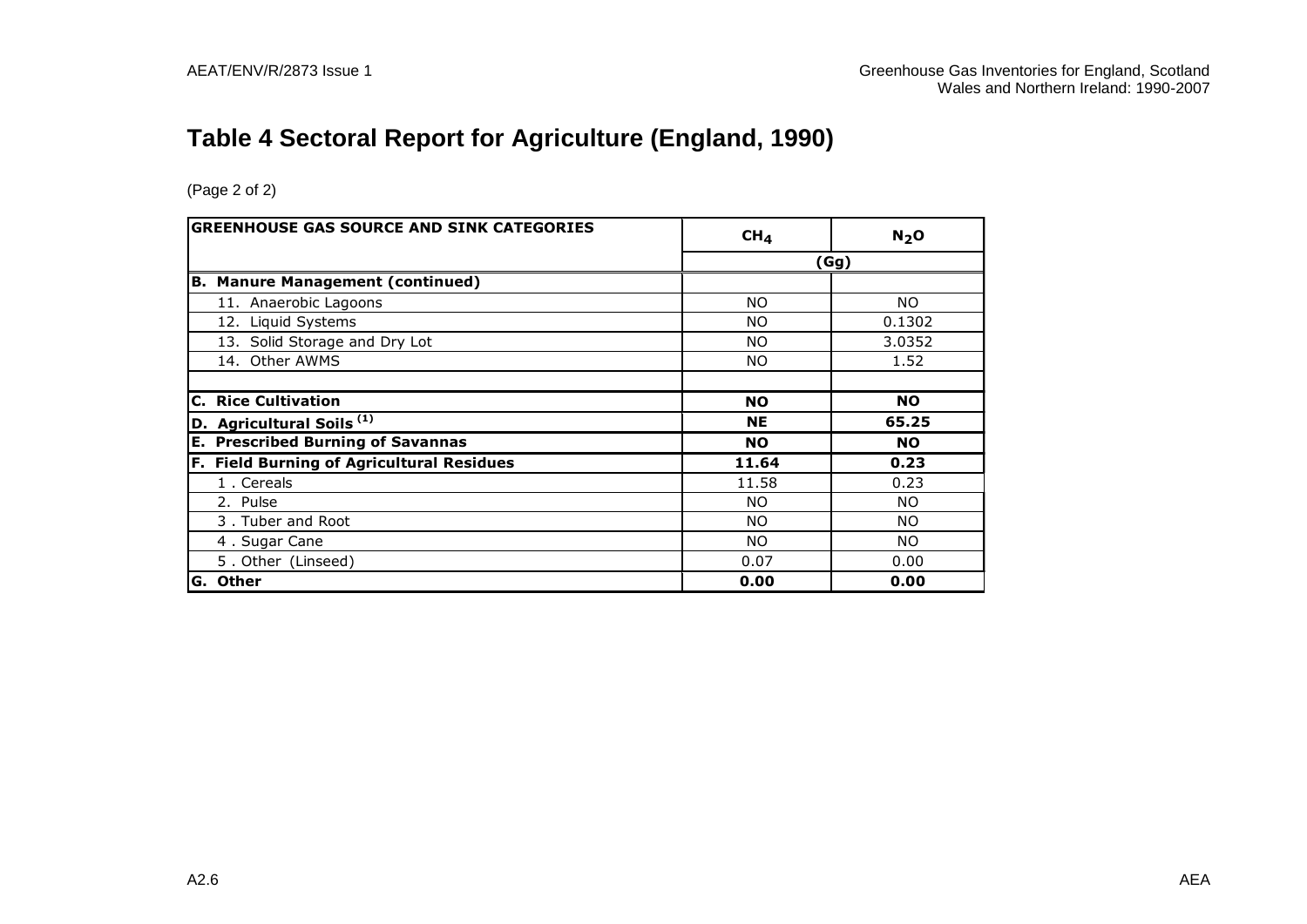## **Table 5 Sectoral Report for Land Use Change and Forestry (England, 1990)**

| (Page 1 of 1)                                    |                 |                 |                  |
|--------------------------------------------------|-----------------|-----------------|------------------|
| <b>GREENHOUSE GAS SOURCE AND SINK CATEGORIES</b> | CO <sub>2</sub> | CH <sub>4</sub> | N <sub>2</sub> O |
|                                                  |                 | (Gg)            |                  |
| 5. Land-Use Change and Forestry                  | 5,725           | 0.50            | 0.00             |
| A. Forest Land                                   | $-2,716$        |                 |                  |
| B. Cropland                                      | 7,496           |                 |                  |
| C. Grassland                                     | $-2,549$        | 0               |                  |
| D. Wetlands                                      |                 |                 |                  |
| E. Settlements                                   | 4,017           |                 |                  |
| F. Other land                                    |                 |                 |                  |
| G. Other activities                              | $-524$          | ∩               |                  |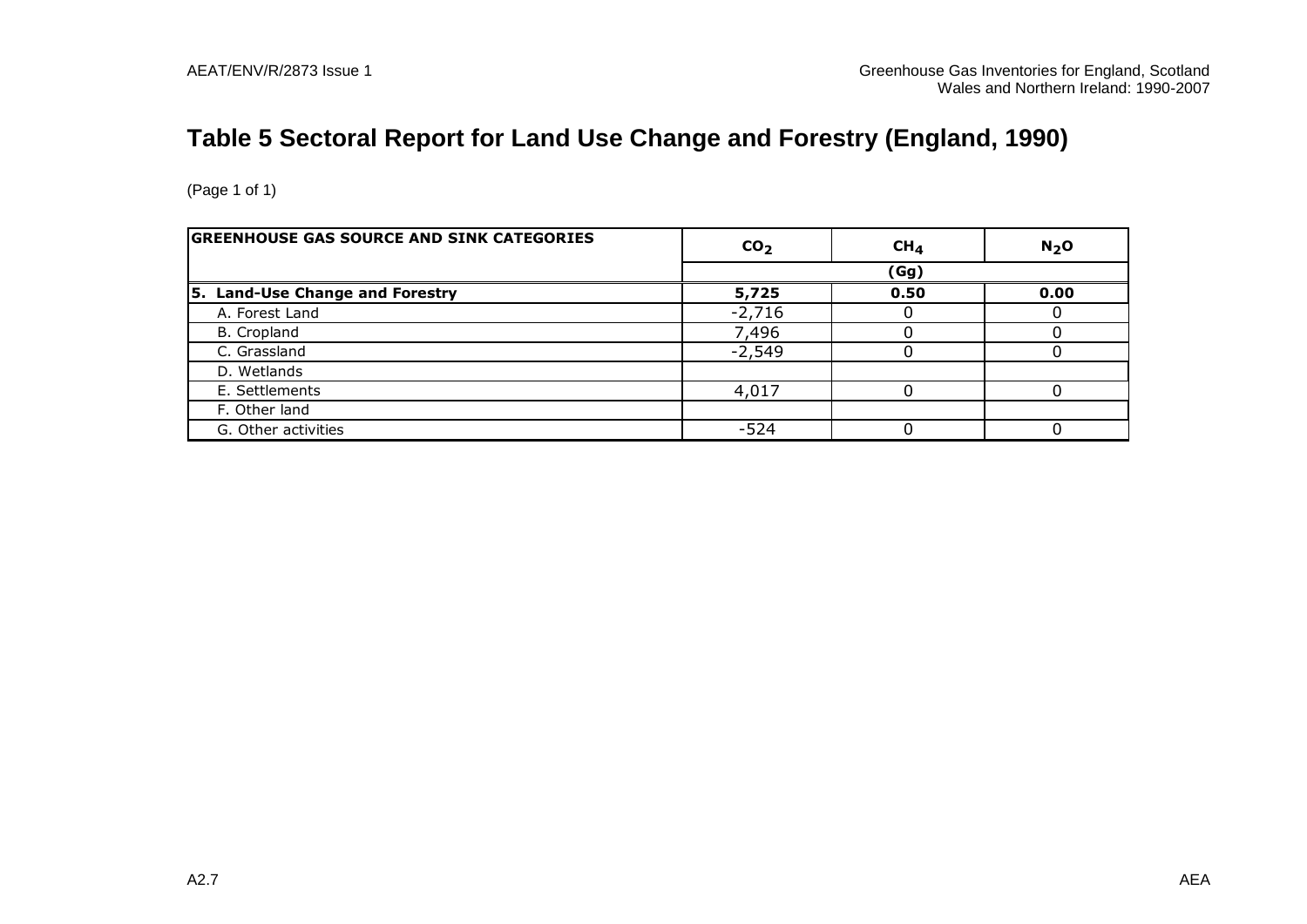## **Table 6 Sectoral Report for Waste (England, 1990)**

| <b>GREENHOUSE GAS SOURCE AND SINK CATEGORIES</b> | CO <sub>2</sub> | CH <sub>4</sub> | $N2$ O |
|--------------------------------------------------|-----------------|-----------------|--------|
|                                                  |                 | (Gg)            |        |
| <b>Total Waste</b>                               | 1,101.45        | 1,924           | 2.90   |
| A. Solid Waste Disposal on Land                  | 0.00            | 1,890           | 0.00   |
| 1. Managed Waste Disposal on Land                | 0.00            | 1,890           | 0.00   |
| 2. Unmanaged Waste Disposal Sites                |                 |                 |        |
| 3. Other (please specify)                        |                 |                 |        |
| B. Wastewater Handling                           | 0.00            | 27.82           | 2.76   |
| 1. Industrial Wastewater                         |                 |                 |        |
| 2. Domestic and Commercial Wastewater            | 0.00            | 27.82           | 2.76   |
| 3. Other (please specify)                        |                 |                 |        |
| C. Waste Incineration                            | 1,101.45        | 6.16            | 0.14   |
| D. Other (please specify)                        |                 |                 |        |
|                                                  |                 |                 |        |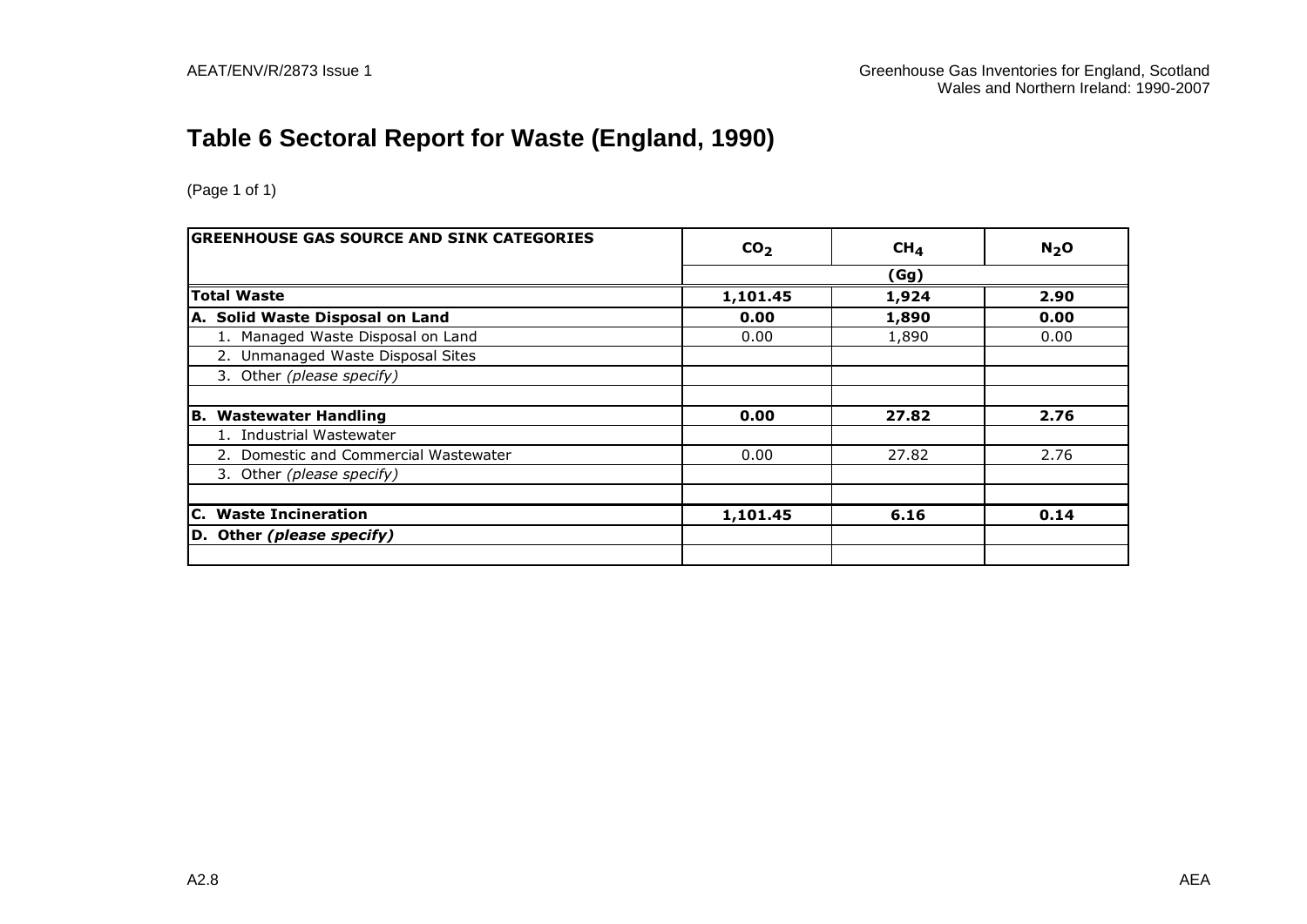## **Table 7A Summary Report for National Greenhouse Gas Inventories (England, 1990)**

| <b>GREENHOUSE GAS SOURCE AND SINK CATEGORIES</b> | CO <sub>2</sub> | CH <sub>4</sub> | $N_2$ O | <b>HFCs</b> | <b>PFCs</b> | SF <sub>6</sub> |
|--------------------------------------------------|-----------------|-----------------|---------|-------------|-------------|-----------------|
|                                                  |                 | (Gg)            |         |             |             | Gg              |
| <b>Total National Emissions and Removals</b>     | 467,391.96      | 3,759.93        | 165.18  | 11,383.58   | 972.79      | 0.04            |
| 1. Energy                                        | 448,671.31      | 1,198.92        | 14.99   | 0.00        | 0.00        | 0.00            |
| A. Fuel Combustion                               | 447,747.82      | 84.14           | 14.98   | 0.00        | 0.00        | 0.00            |
| 1. Energy Industries                             | 186,741.81      | 4.21            | 4.94    | 0.00        | 0.00        | 0.00            |
| 2. Manufacturing Industries and Construction     | 74,117.55       | 9.90            | 4.18    | 0.00        | 0.00        | 0.00            |
| 3. Transport                                     | 96,149.93       | 28.14           | 3.83    | 0.00        | 0.00        | 0.00            |
| 4. Other Sectors                                 | 86,249.06       | 41.76           | 1.88    | 0.00        | 0.00        | 0.00            |
| 5. Other                                         | 4,489.46        | 0.13            | 0.13    | 0.00        | 0.00        | 0.00            |
| B. Fugitive Emissions from Fuels                 | 923.50          | 1,114.78        | 0.01    | 0.00        | 0.00        | 0.00            |
| 1. Solid Fuels                                   | 682.68          | 768.73          | 0.00    | 0.00        | 0.00        | 0.00            |
| 2. Oil and Natural Gas                           | 240.82          | 346.04          | 0.01    | 0.00        | 0.00        | 0.00            |
| 2. Industrial Processes                          | 11,894.64       | 8.74            | 77.13   | 11,383.58   | 972.79      | 0.04            |
| A. Mineral Products                              | 8,064.57        | 1.12            | 0.00    | 0.00        | 0.00        | 0.00            |
| <b>B.</b> Chemical Industry                      | 2,629.59        | 7.18            | 77.10   | 0.00        | 0.00        | 0.00            |
| <b>Metal Production</b>                          | 1,200.49        | 0.43            | 0.02    | 0.00        | 932.77      | 0.02            |
| D. Other Production <sup>(3)</sup>               | 0.00            | 0.00            | 0.00    | 0.00        | 0.00        | 0.00            |
| E. Production of Halocarbons and $SF6$           | 0.00            | 0.00            | 0.00    | 11373.73    | 10.90       | 0.00            |
| F. Consumption of Halocarbons and $SF6$          | 0.00            | 0.00            | 0.00    | 9.85        | 29.12       | 0.02            |
| G. Other                                         | 0.00            | 0.00            | 0.00    | 0.00        | 0.00        | 0.00            |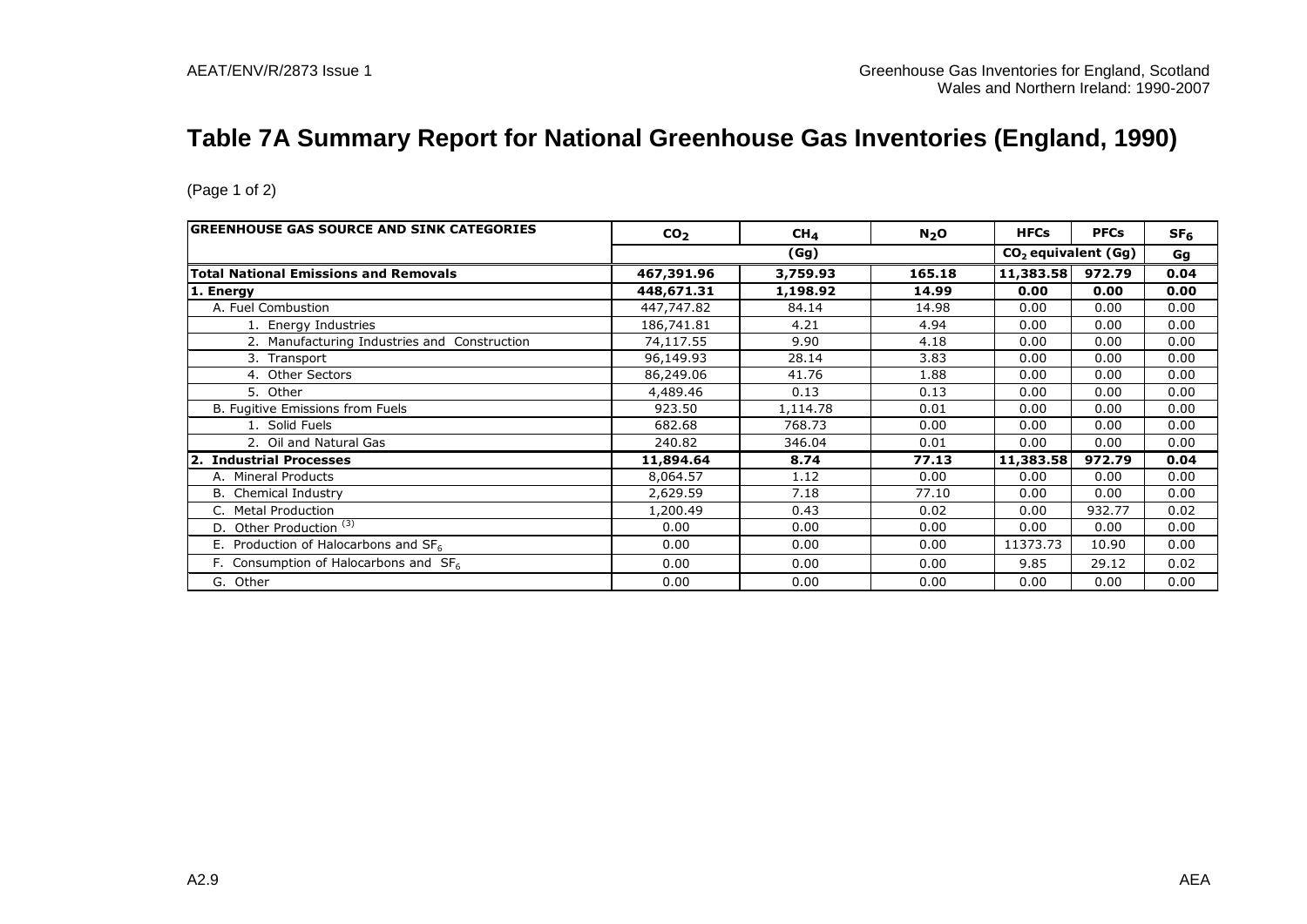## **Table 7A Summary Report for National Greenhouse Gas Inventories (England, 1990)**

|                                           |                 |                 |           |             | $\overline{\phantom{a}}$        | $\mathbf{r}$    |
|-------------------------------------------|-----------------|-----------------|-----------|-------------|---------------------------------|-----------------|
|                                           |                 |                 |           |             |                                 |                 |
| (Page 2 of 2)                             |                 |                 |           |             |                                 |                 |
|                                           |                 |                 |           |             |                                 |                 |
| GREENHOUSE GAS SOURCE AND SINK CATEGORIES | CO <sub>2</sub> | CH <sub>4</sub> | $N_2$ O   | <b>HFCs</b> | <b>PFCs</b>                     | SF <sub>6</sub> |
|                                           |                 | (Gg)            |           |             | CO <sub>2</sub> equivalent (Gg) | (Gg)            |
| 3. Solvent and Other Product Use          | 0.00            | 0.00            | 0.00      | 0.00        | 0.00                            | 0.00            |
| 4. Agriculture                            | 0.00            | 627.78          | 70.16     | 0.00        | 0.00                            | 0.00            |
| A. Enteric Fermentation                   |                 | 496.06          | 0.00      | 0.00        | 0.00                            | 0.00            |
| B. Manure Management                      |                 | 120.08          | 4.68      | 0.00        | 0.00                            | 0.00            |
| C. Rice Cultivation                       |                 | <b>NO</b>       | <b>NO</b> | 0.00        | 0.00                            | 0.00            |
| D. Agricultural Soils                     |                 | <b>NE</b>       | 65.25     | 0.00        | 0.00                            | 0.00            |
| E. Prescribed Burning of Savannas         |                 | <b>NO</b>       | <b>NO</b> | 0.00        | 0.00                            | 0.00            |
| F. Field Burning of Agricultural Residues |                 | 11.64           | 0.23      | 0.00        | 0.00                            | 0.00            |
| G. Other                                  |                 | 0.00            | 0.00      | 0.00        | 0.00                            | 0.00            |
| 5. Land-Use Change and Forestry           | 5,725           | 0.50            | 0.00      | 0.00        | 0.00                            | 0.00            |
| A. Forest Land                            | $-2,716$        | 0.07            | 0.00      |             |                                 |                 |
| <b>B.</b> Cropland                        | 7,496           | 0.00            | 0.00      |             |                                 |                 |
| C. Grassland                              | $-2,549$        | 0.11            | 0.00      |             |                                 |                 |
| D. Wetlands                               | 0.00            | 0.00            | 0.00      |             |                                 |                 |
| E. Settlements                            | 4,017           | 0.32            | 0.00      |             |                                 |                 |
| F. Other land                             | 0.00            | 0.00            | 0.00      |             |                                 |                 |
| G. Other activities                       | $-523.66$       | 0.00            | 0.00      |             |                                 |                 |
| 6. Waste                                  | 1101.4          | 1924.0          | 2.90      | 0.00        | 0.00                            | 0.00            |
| A. Solid Waste Disposal on Land           | 0.00            | 1,890.02        | 0.00      | 0.00        | 0.00                            | 0.00            |
| B. Wastewater Handling                    | 0.00            | 27.82           | 2.76      | 0.00        | 0.00                            | 0.00            |
| C. Waste Incineration                     | 1101.45         | 6.16            | 0.14      | 0.00        | 0.00                            | 0.00            |
| D. Other                                  | 0.00            | 0.00            | 0.00      | 0.00        | 0.00                            | 0.00            |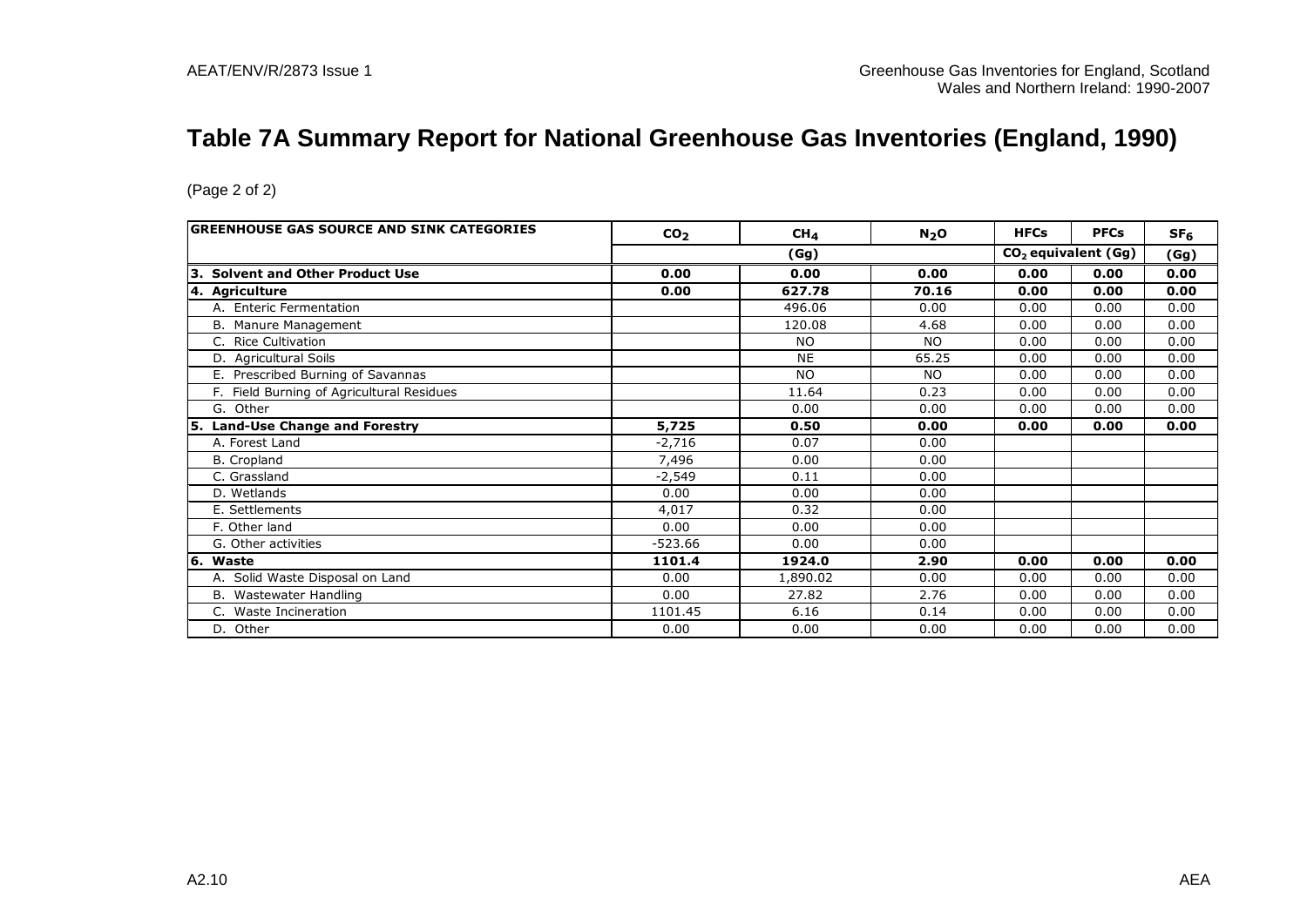## **Table 7A Summary Report for National Greenhouse Gas Inventories (England, 1995)**

| <b>IGREENHOUSE GAS SOURCE AND SINK</b>       | CO <sub>2</sub> | CH <sub>4</sub> | N <sub>2</sub> O | <b>HFCs</b> | <b>PFCs</b>           | SF <sub>6</sub> |
|----------------------------------------------|-----------------|-----------------|------------------|-------------|-----------------------|-----------------|
| <b>CATEGORIES</b>                            |                 | (Gg)            |                  |             | $CO2$ equivalent (Gg) | Gg              |
| <b>Total National Emissions and Removals</b> | 426453.46       | 3235.75         | 131.31           | 15322.13    | 234.90                | 0.05            |
| 1. Energy                                    | 409231.17       | 920.64          | 16.23            | 0.00        | 0.00                  | 0.00            |
| A. Fuel Combustion                           | 408609.37       | 63.19           | 16.22            |             |                       |                 |
| 1. Energy Industries                         | 148572.74       | 4.70            | 3.58             |             |                       |                 |
| 2. Manufacturing Industries and Construction | 69600.80        | 10.33           | 3.90             |             |                       |                 |
| 3. Transport                                 | 97029.66        | 21.54           | 6.97             |             |                       |                 |
| 4. Other Sectors                             | 90115.02        | 26.52           | 1.67             |             |                       |                 |
| 5. Other                                     | 3291.15         | 0.09            | 0.10             |             |                       |                 |
| B. Fugitive Emissions from Fuels             | 621.81          | 857.45          | 0.01             |             |                       |                 |
| 1. Solid Fuels                               | 185.65          | 532.33          | 0.00             |             |                       |                 |
| 2. Oil and Natural Gas                       | 436.15          | 325.12          | 0.01             |             |                       |                 |
| <b>Industrial Processes</b><br>2.            | 11237.46        | 6.99            | 46.55            | 15322.13    | 234.90                | 0.05            |
| A. Mineral Products                          | 7461.05         | 0.77            | 0.00             | 0.00        | 0.00                  | 0.00            |
| <b>B.</b> Chemical Industry                  | 2784.78         | 5.82            | 46.53            | 0.00        | 0.00                  | 0.00            |
| <b>Metal Production</b>                      | 991.63          | 0.40            | 0.02             | 0.00        | 107.08                | 0.02            |
| D. Other Production <sup>(3)</sup>           |                 |                 |                  |             |                       |                 |
| E. Production of Halocarbons and $SF_6$      | 0.00            | 0.00            | 0.00             | 13980.68    | 70.79                 | 0.00            |
| F. Consumption of Halocarbons and $SF6$      | 0.00            | 0.00            | 0.00             | 1341.46     | 57.03                 | 0.03            |
| G. Other                                     |                 |                 |                  |             |                       |                 |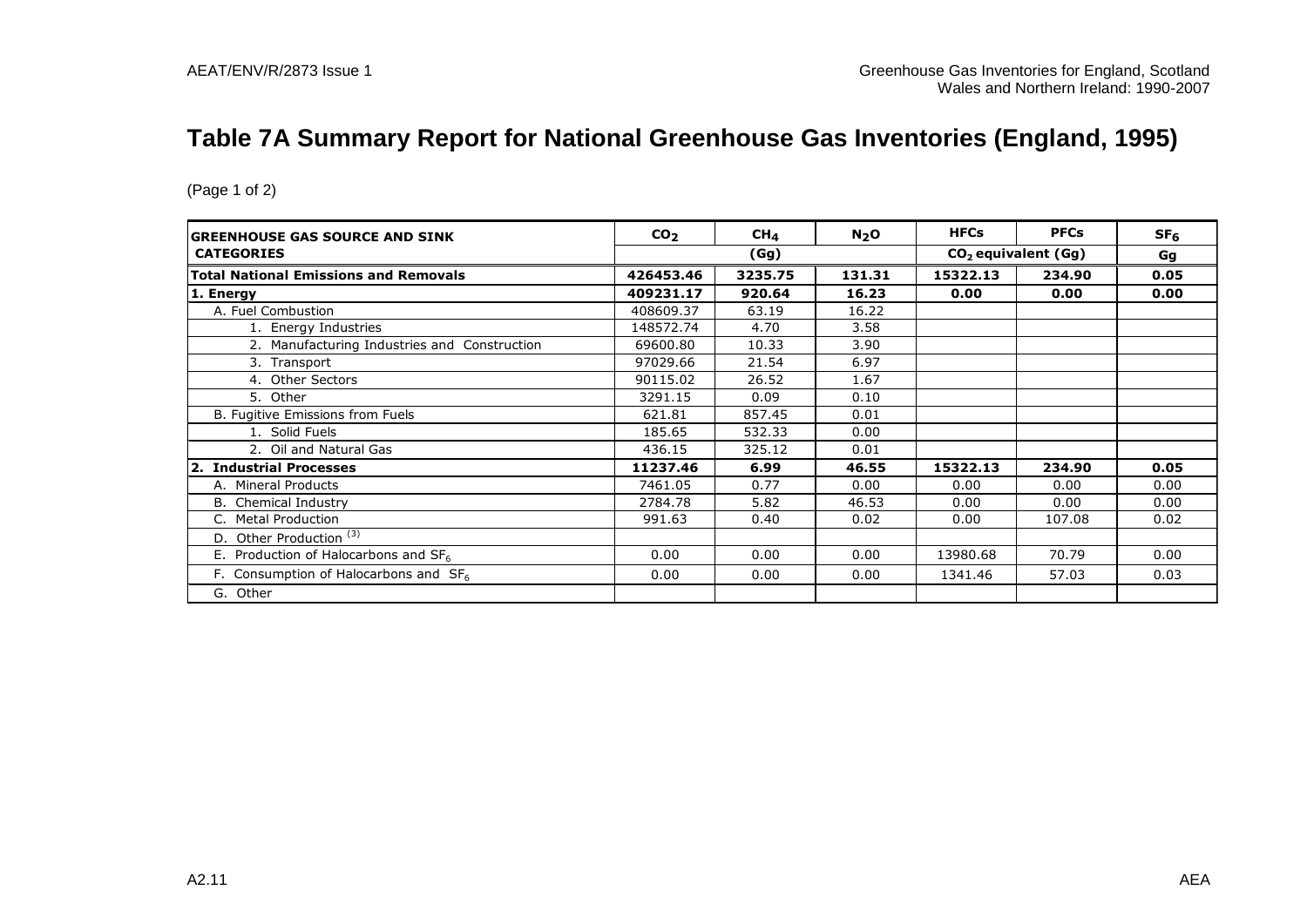## **Table 7A Summary Report for National Greenhouse Gas Inventories (England, 1995)**

| <b>GREENHOUSE GAS SOURCE AND SINK</b>      | CO <sub>2</sub> | CH <sub>4</sub> | $N_2$ O                         | <b>HFCs</b> | <b>PFCs</b> | SF <sub>6</sub> |
|--------------------------------------------|-----------------|-----------------|---------------------------------|-------------|-------------|-----------------|
| <b>ICATEGORIES</b>                         |                 | (Gg)            | CO <sub>2</sub> equivalent (Gg) |             |             | (Gg)            |
| 3. Solvent and Other Product Use           | 0.00            | 0.00            | 0.00                            | 0.00        | 0.00        | 0.00            |
| 4. Agriculture                             | 0.00            | 596.66          | 65.62                           | 0.00        | 0.00        | 0.00            |
| A. Enteric Fermentation                    |                 | 479.68          | 0.00                            |             |             |                 |
| B. Manure Management                       |                 | 116.99          | 4.29                            |             |             |                 |
| C. Rice Cultivation                        |                 | NO.             | <b>NO</b>                       |             |             |                 |
| D. Agricultural Soils                      |                 | 0.00            | 61.33                           |             |             |                 |
| E. Prescribed Burning of Savannas          |                 | <b>NO</b>       | <b>NO</b>                       |             |             |                 |
| F. Field Burning of Agricultural Residues  |                 | 0.00            | 0.00                            |             |             |                 |
| G. Other                                   |                 | 0.00            | 0.00                            |             |             |                 |
| <b>Land-Use Change and Forestry</b><br>15. | 5200.19         | 0.77            | 0.01                            | 0.00        | 0.00        | 0.00            |
| A. Forest Land                             | $-2721.65$      | 0.45            | 0.01                            |             |             |                 |
| B. Cropland                                | 7241.04         | 0.00            | 0.00                            |             |             |                 |
| C. Grassland                               | $-2725.49$      | 0.11            | 0.00                            |             |             |                 |
| D. Wetlands                                | 0.00            | 0.00            | 0.00                            |             |             |                 |
| E. Settlements                             | 3726.83         | 0.21            | 0.00                            |             |             |                 |
| F. Other land                              | 0.00            | 0.00            | 0.00                            |             |             |                 |
| G. Other activities                        | $-320.54$       | 0.00            | 0.00                            |             |             |                 |
| 6. Waste                                   | 784.63          | 1710.68         | 2.90                            | 0.00        | 0.00        | 0.00            |
| A. Solid Waste Disposal on Land            | 0.00            | 1678.59         | 0.00                            |             |             |                 |
| B. Wastewater Handling                     | 0.00            | 28.62           | 2.79                            |             |             |                 |
| C. Waste Incineration                      | 784.63          | 3.47            | 0.11                            |             |             |                 |
| D. Other                                   |                 |                 |                                 |             |             |                 |
| 7. Other (please specify)                  | 0.00            | 0.00            | 0.00                            |             |             |                 |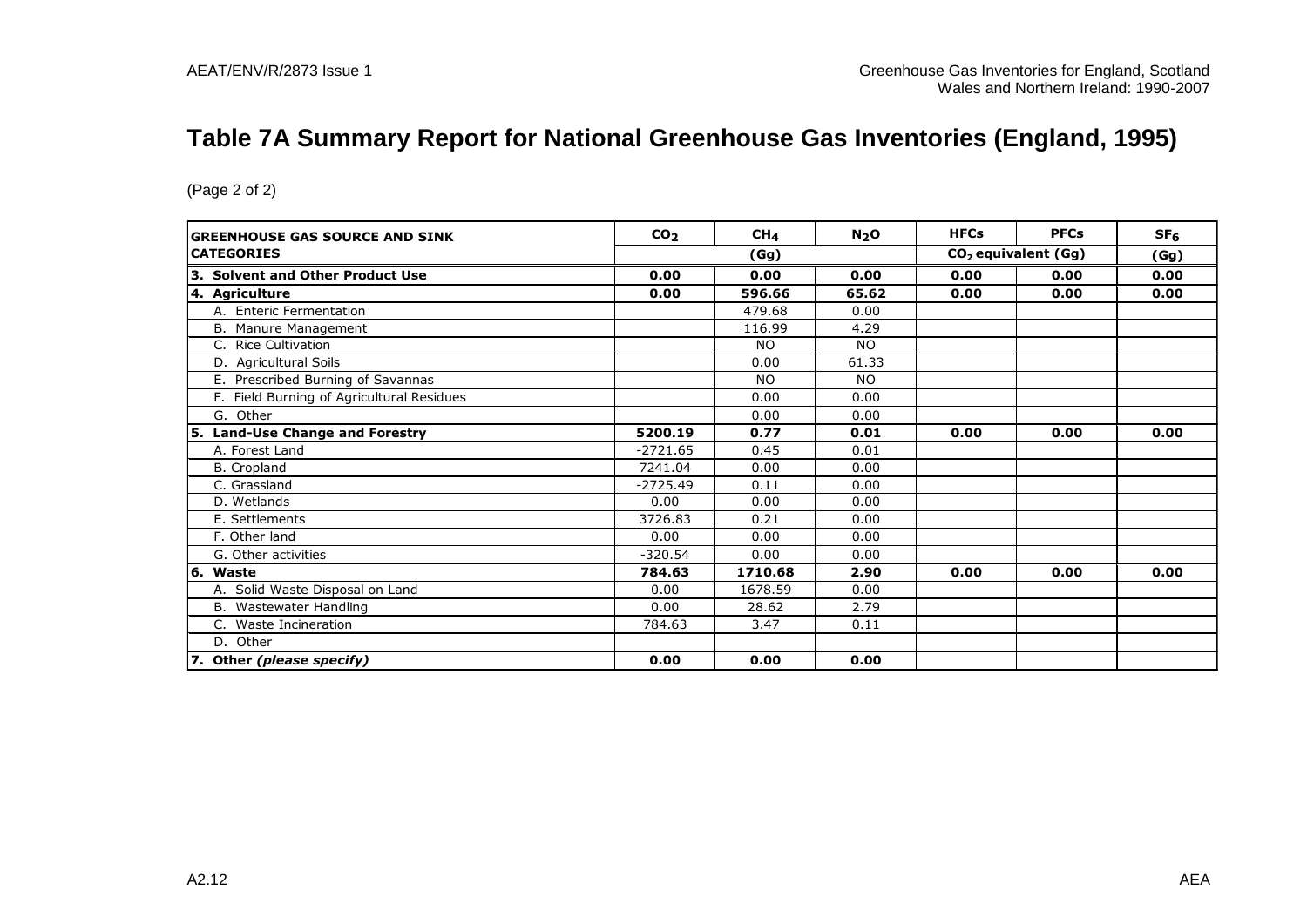## **Table 7A Summary Report for National Greenhouse Gas Inventories (England, 2006)**

| IGREENHOUSE GAS SOURCE AND SINK              | CO <sub>2</sub> | CH <sub>4</sub> | N <sub>2</sub> O | <b>HFCs</b> | <b>PFCs</b>           | SF <sub>6</sub> |  |
|----------------------------------------------|-----------------|-----------------|------------------|-------------|-----------------------|-----------------|--|
| <b>CATEGORIES</b>                            |                 | (Gg)            |                  |             | $CO2$ equivalent (Gg) |                 |  |
| <b>Total National Emissions and Removals</b> | 428208.01       | 1667.06         | 78.99            | 8469.64     | 180.32                | 0.03            |  |
| 1. Energy                                    | 414257.27       | 384.60          | 12.75            | 0.00        | 0.00                  | 0.00            |  |
| A. Fuel Combustion                           | 413732.79       | 37.72           | 12.74            |             |                       |                 |  |
| 1. Energy Industries                         | 156246.55       | 4.86            | 3.50             |             |                       |                 |  |
| 2. Manufacturing Industries and Construction | 63294.76        | 9.56            | 3.53             |             |                       |                 |  |
| 3. Transport                                 | 106414.66       | 6.61            | 4.41             |             |                       |                 |  |
| 4. Other Sectors                             | 85419.71        | 16.62           | 1.22             |             |                       |                 |  |
| 5. Other                                     | 2357.10         | 0.07            | 0.07             |             |                       |                 |  |
| B. Fugitive Emissions from Fuels             | 524.48          | 346.88          | 0.01             |             |                       |                 |  |
| 1. Solid Fuels                               | 123.63          | 152.30          | 0.00             |             |                       |                 |  |
| 2. Oil and Natural Gas                       | 400.84          | 194.58          | 0.01             |             |                       |                 |  |
| 2. Industrial Processes                      | 10422.65        | 3.50            | 7.64             | 8469.64     | 180.32                | 0.03            |  |
| A. Mineral Products                          | 6716.78         | 0.83            | 0.00             | 0.00        | 0.00                  | 0.00            |  |
| <b>B.</b> Chemical Industry                  | 2423.20         | 2.24            | 7.62             | 0.00        | 0.00                  | 0.00            |  |
| <b>Metal Production</b>                      | 1282.67         | 0.43            | 0.02             | 2.03        | 69.40                 | 0.01            |  |
| D. Other Production <sup>(3)</sup>           |                 |                 |                  |             |                       |                 |  |
| E. Production of Halocarbons and $SF6$       | 0.00            | 0.00            | 0.00             | 387.47      | 90.23                 | 0.00            |  |
| F. Consumption of Halocarbons and $SF6$      | 0.00            | 0.00            | 0.00             | 8080.15     | 20.69                 | 0.02            |  |
| G. Other                                     |                 |                 |                  |             |                       |                 |  |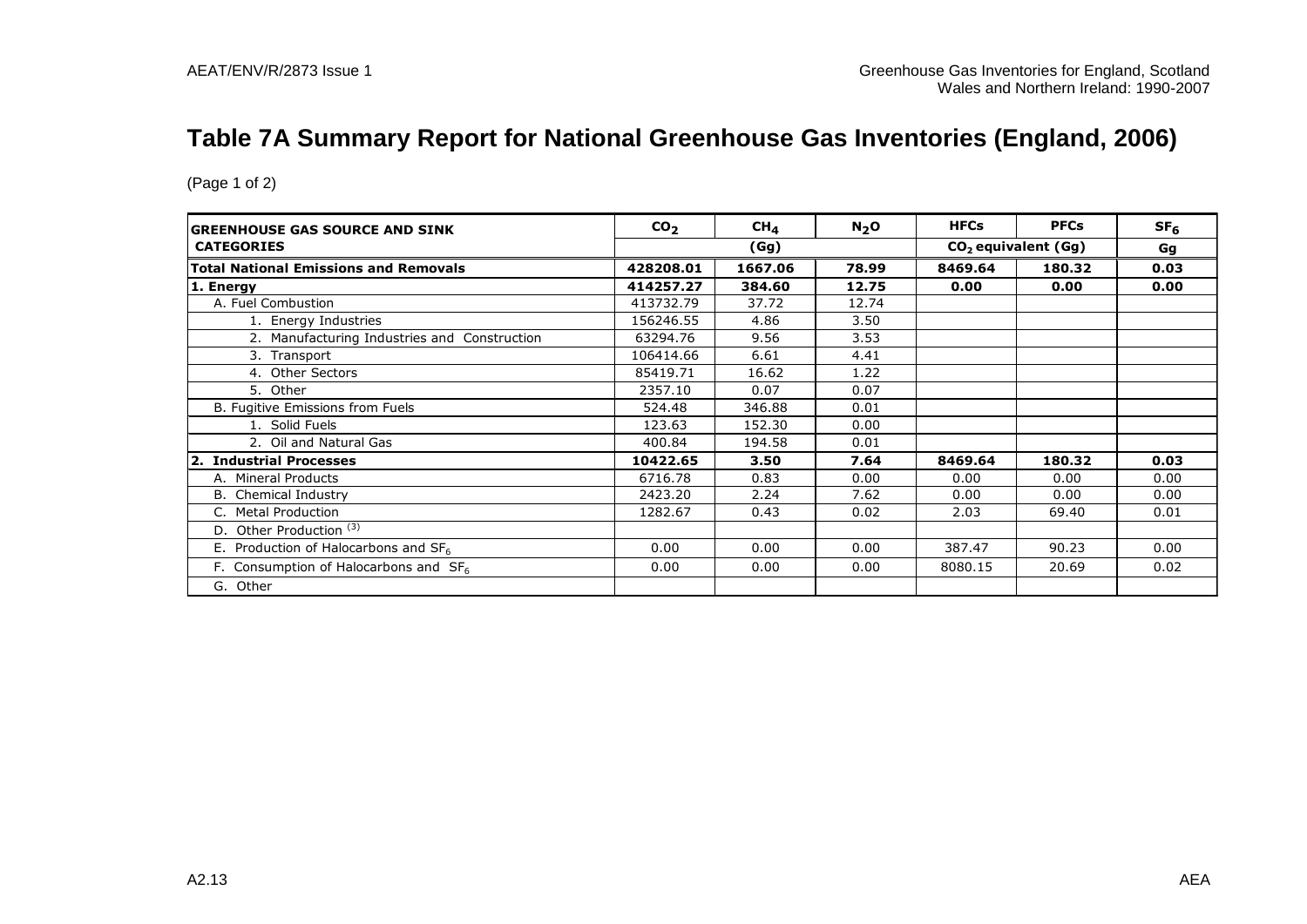## **Table 7A Summary Report for National Greenhouse Gas Inventories (England, 2006)**

| <b>GREENHOUSE GAS SOURCE AND SINK</b>     | CO <sub>2</sub> | CH <sub>4</sub> | N <sub>2</sub> O | <b>HFCs</b>                     | <b>PFCs</b> | SF <sub>6</sub> |
|-------------------------------------------|-----------------|-----------------|------------------|---------------------------------|-------------|-----------------|
| <b>CATEGORIES</b>                         |                 | (Gg)            |                  | CO <sub>2</sub> equivalent (Gg) |             | (Gg)            |
| 3. Solvent and Other Product Use          | 0.00            | 0.00            | 0.00             | 0.00                            | 0.00        | 0.00            |
| 4. Agriculture                            | 0.00            | 489.43          | 55.10            | 0.00                            | 0.00        | 0.00            |
| A. Enteric Fermentation                   |                 | 397.53          | 0.00             |                                 |             |                 |
| B. Manure Management                      |                 | 91.90           | 3.56             |                                 |             |                 |
| C. Rice Cultivation                       |                 | NO.             | <b>NO</b>        |                                 |             |                 |
| D. Agricultural Soils                     |                 | 0.00            | 51.55            |                                 |             |                 |
| E. Prescribed Burning of Savannas         |                 | <b>NO</b>       | N <sub>O</sub>   |                                 |             |                 |
| F. Field Burning of Agricultural Residues |                 | 0.00            | 0.00             |                                 |             |                 |
| G. Other                                  |                 | 0.00            | 0.00             |                                 |             |                 |
| 5. Land-Use Change and Forestry           | 3137.09         | 0.85            | 0.01             | 0.00                            | 0.00        | 0.00            |
| A. Forest Land                            | $-3252.96$      | 0.27            | 0.00             |                                 |             |                 |
| B. Cropland                               | 6521.77         | 0.00            | 0.00             |                                 |             |                 |
| C. Grassland                              | $-3395.80$      | 0.37            | 0.00             |                                 |             |                 |
| D. Wetlands                               | 0.00            | 0.00            | 0.00             |                                 |             |                 |
| E. Settlements                            | 3387.14         | 0.21            | 0.00             |                                 |             |                 |
| F. Other land                             | 0.00            | 0.00            | 0.00             |                                 |             |                 |
| G. Other activities                       | $-123.07$       | 0.00            | 0.00             |                                 |             |                 |
| 6. Waste                                  | 391.01          | 788.68          | 3.48             | 0.00                            | 0.00        | 0.00            |
| A. Solid Waste Disposal on Land           | 0.00            | 756.60          | 0.00             |                                 |             |                 |
| Wastewater Handling<br>В.                 | 0.00            | 31.97           | 3.35             |                                 |             |                 |
| C. Waste Incineration                     | 391.01          | 0.11            | 0.13             |                                 |             |                 |
| D. Other                                  |                 |                 |                  |                                 |             |                 |
| 7. Other (please specify)                 | 0.00            | 0.00            | 0.00             |                                 |             |                 |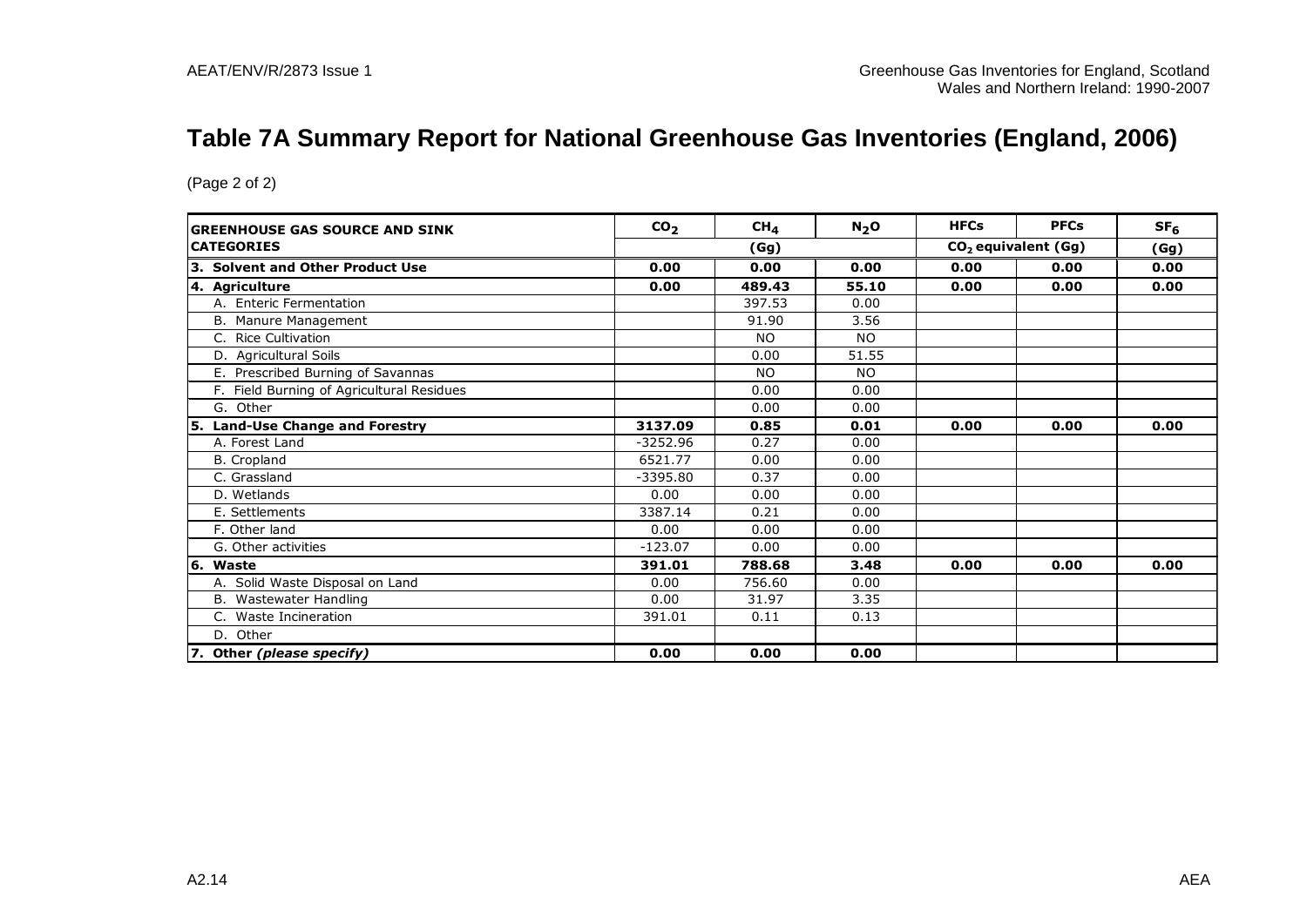## **Table 1 Sectoral Report for Energy (England, 2007)**

| <b>GREENHOUSE GAS SOURCE AND SINK CATEGORIES</b>          |                 |                 |           |  |
|-----------------------------------------------------------|-----------------|-----------------|-----------|--|
|                                                           | CO <sub>2</sub> | CH <sub>4</sub> | $N_2$ O   |  |
|                                                           | (Gg)            |                 |           |  |
| <b>Total Energy</b>                                       | 412,061         | 327.30          | 12.45     |  |
| A. Fuel Combustion Activities (Sectoral Approach)         | 411,662         | 37.88           | 12.44     |  |
| 1. Energy Industries                                      | 158,324         | 4.92            | 3.38      |  |
| a. Public Electricity and Heat Production                 | 145,578         | 3.34            | 3.02      |  |
| b. Petroleum Refining                                     | 10,007          | 0.26            | 0.23      |  |
| c. Manufacture of Solid Fuels and Other Energy Industries | 2,739           | 1.32            | 0.12      |  |
| 2. Manufacturing Industries and Construction              | 61,809          | 9.40            | 3.52      |  |
| a. Iron and Steel                                         | 12,034          | 5.20            | 0.21      |  |
| b. Non-Ferrous Metals                                     | ΙE              | IE              | IE        |  |
| c. Chemicals                                              | IE              | IE              | IE        |  |
| d. Pulp, Paper and Print                                  | IE              | IE              | <b>TF</b> |  |
| e. Food Processing, Beverages and Tobacco                 | IE              | IE              | IE        |  |
| f. Other (please specify)                                 | 49,776          | 4.19            | 3.31      |  |
| 3. Transport                                              | 106,755         | 6.02            | 4.26      |  |
| a. Civil Aviation                                         | 1,134           | 0.02            | 0.04      |  |
| b. Road Transportation                                    | 100,115         | 5.80            | 3.33      |  |
| c. Railways                                               | 1,736           | 0.13            | 0.65      |  |
| d. Navigation                                             | 3,384           | 0.05            | 0.08      |  |
| e. Other Transportation (please specify)                  | 386             | 0.02            | 0.16      |  |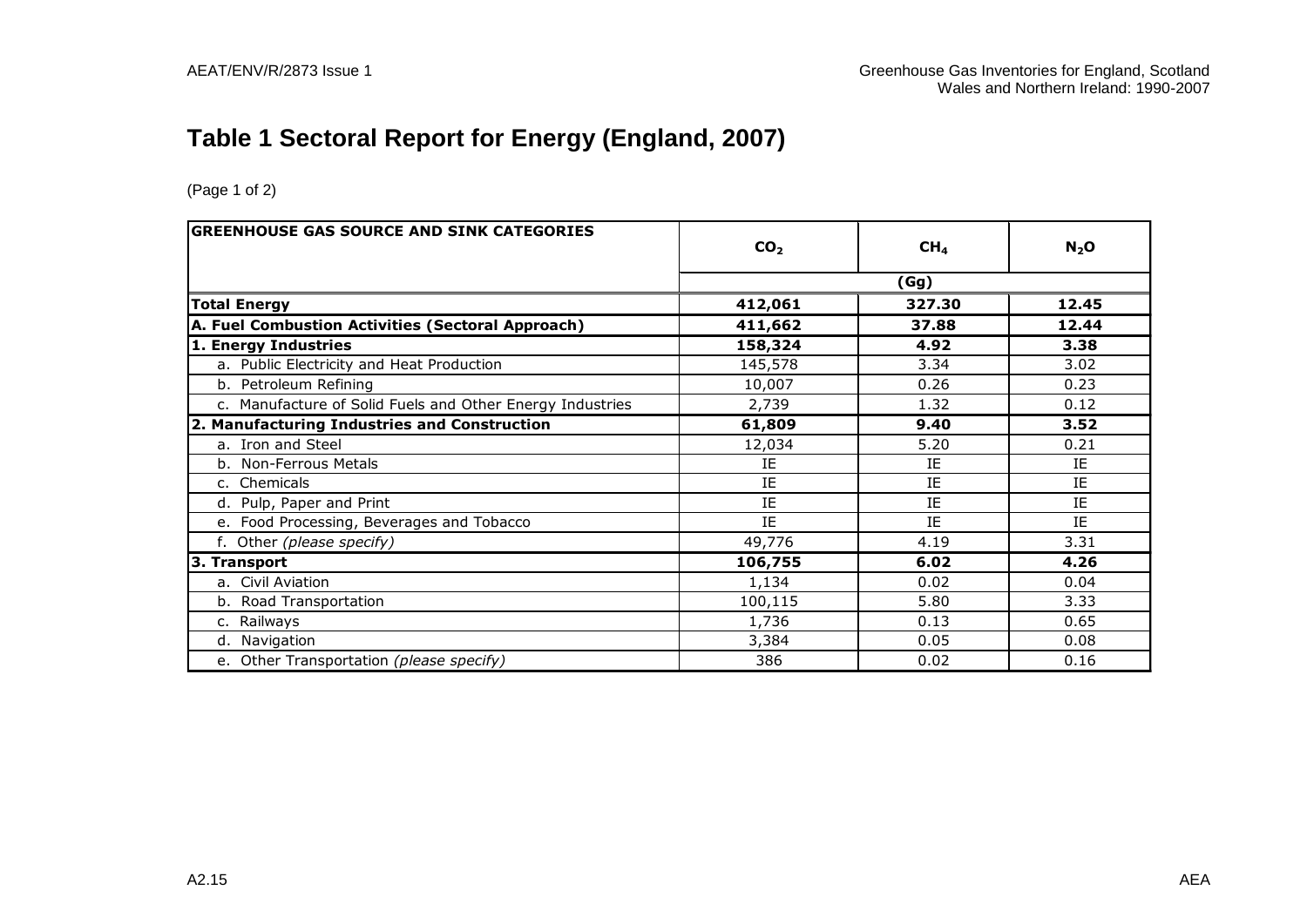## **Table 1 Sectoral Report for Energy (England, 2007)**

| <b>GREENHOUSE GAS SOURCE AND SINK CATEGORIES</b> | CO <sub>2</sub> | CH <sub>4</sub> | $N_2$ O   |  |  |
|--------------------------------------------------|-----------------|-----------------|-----------|--|--|
|                                                  | (Gg)            |                 |           |  |  |
| 4. Other Sectors                                 | 81,776          | 17.45           | 1.19      |  |  |
| a. Commercial/Institutional                      | 17,642          | 2.12            | 0.06      |  |  |
| b. Residential                                   | 61,661          | 14.36           | 0.26      |  |  |
| c. Agriculture/Forestry/Fisheries                | 2,474           | 0.97            | 0.87      |  |  |
| 5. Other (Military Aircraft and Naval Vessels)   | 2,997           | 0.09            | 0.09      |  |  |
| <b>B. Fugitive Emissions from Fuels</b>          | 398.63          | 289.43          | 0.01      |  |  |
| 1. Solid Fuels                                   | 122.89          | 104.46          | 0.00      |  |  |
| a. Coal Mining                                   | 0.00            | 104.09          | 0.00      |  |  |
| b. Solid Fuel Transformation                     | 122.89          | 0.37            | 0.00      |  |  |
| c. Other (please specify)                        | <b>NO</b>       | <b>NO</b>       | <b>NO</b> |  |  |
| 2. Oil and Natural Gas                           | 275.74          | 184.97          | 0.01      |  |  |
| a. Oil                                           | 97.33           | 2.58            | 0.00      |  |  |
| b. Natural Gas                                   | 0.00            | 179.13          | <b>NO</b> |  |  |
| c. Venting and Flaring                           | 178.42          | 3.27            | 0.01      |  |  |
| Flaring                                          | 178.34          | 0.72            | 0.01      |  |  |
| Venting                                          | 0.08            | 2.55            | NO.       |  |  |
| Memo Items: (2)                                  |                 |                 |           |  |  |
| <b>International Bunkers</b>                     | <b>NA</b>       | <b>NA</b>       | <b>NA</b> |  |  |
| Aviation                                         | <b>NA</b>       | <b>NA</b>       | <b>NA</b> |  |  |
| Marine                                           | <b>NA</b>       | <b>NA</b>       | <b>NA</b> |  |  |
| CO <sub>2</sub> Emissions from Biomass           | <b>NE</b>       |                 |           |  |  |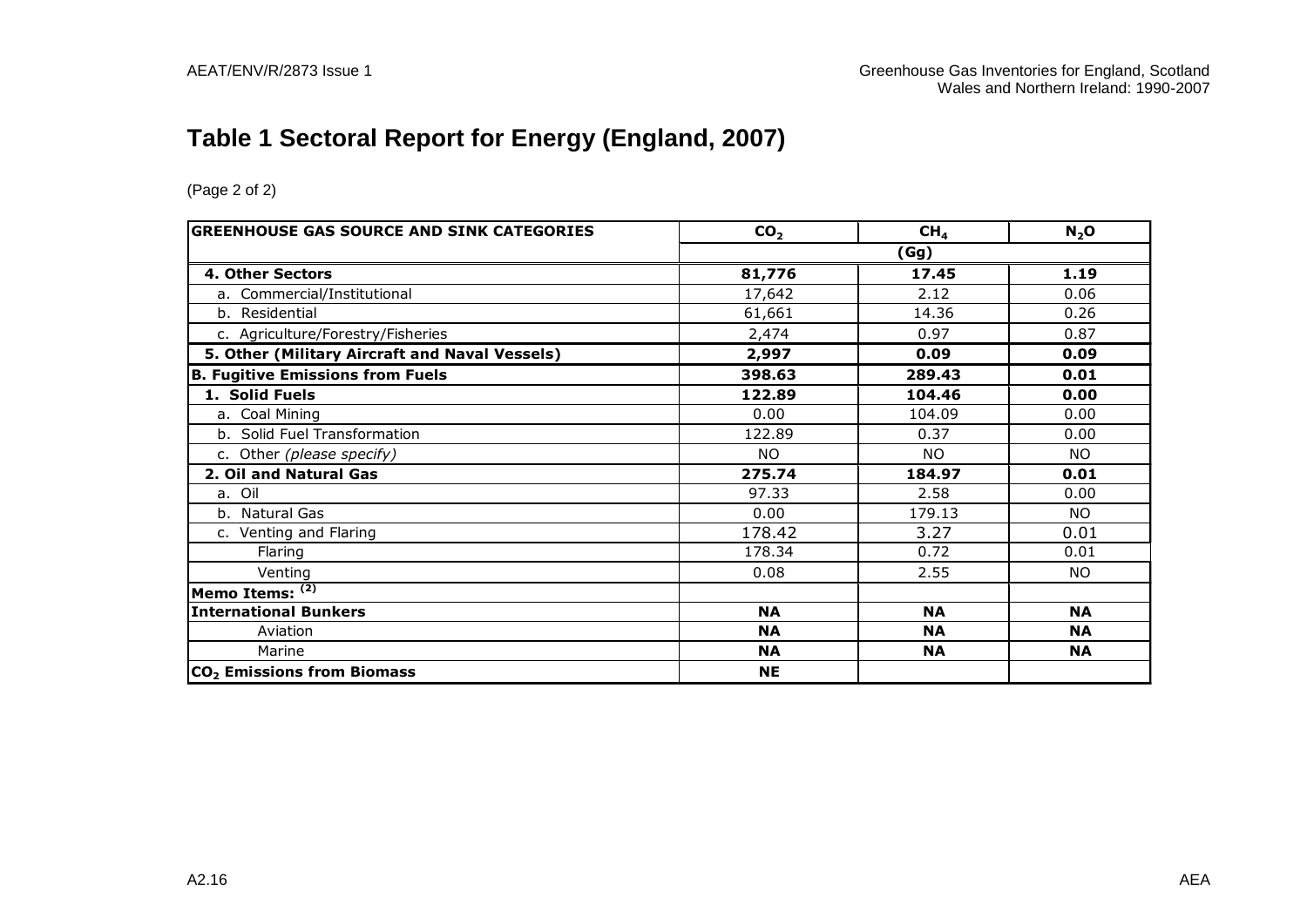## **Table 2(I) Sectoral Report for Industrial Processes (England, 2007)**

| <b>GREENHOUSE GAS SOURCE AND SINK CATEGORIES</b>   | CO <sub>2</sub>                  | CH <sub>4</sub> | N <sub>2</sub> O | <b>HFCs</b> | <b>PFCs</b> | SF <sub>6</sub> |
|----------------------------------------------------|----------------------------------|-----------------|------------------|-------------|-------------|-----------------|
|                                                    | <b>Gg CO2 Equivalent</b><br>(Gg) |                 |                  | Gg          |             |                 |
| <b>Total Industrial Processes</b>                  | 11,316.44                        | 4.05            | 8.90             | 8,123.98    | 115.67      | 0.03            |
| A. Mineral Products                                | 6,877.06                         | 0.88            | 0.00             | 0.00        | 0.00        | 0.00            |
| 1. Cement Production                               | 4,735.06                         | <b>NO</b>       | <b>NO</b>        | 0.00        | 0.00        | 0.00            |
| 2. Lime Production                                 | 688.41                           | NO.             | <b>NO</b>        | 0.00        | 0.00        | 0.00            |
| 3. Limestone and Dolomite Use                      | 1,081.26                         | <b>NO</b>       | <b>NO</b>        | 0.00        | 0.00        | 0.00            |
| 4. Soda Ash Production and Use                     | 190.89                           | <b>NO</b>       | <b>NO</b>        | 0.00        | 0.00        | 0.00            |
| 5. Asphalt Roofing                                 | <b>NE</b>                        | <b>NO</b>       | <b>NO</b>        | 0.00        | 0.00        | 0.00            |
| 6. Road Paving with Asphalt                        | <b>NE</b>                        | <b>NO</b>       | <b>NO</b>        | 0.00        | 0.00        | 0.00            |
| 7. Other (fletton bricks)                          | 181.44                           | 0.88            | <b>NO</b>        | 0.00        | 0.00        | 0.00            |
| B. Chemical Industry                               | 2,775.40                         | 2.61            | 8.88             | 0.00        | 0.00        | 0.00            |
| 1. Ammonia Production                              | 1,208.93                         | <b>NE</b>       | <b>NO</b>        | 0.00        | 0.00        | 0.00            |
| 2. Nitric Acid Production                          | <b>NO</b>                        | NO.             | 5.69             | 0.00        | 0.00        | 0.00            |
| 3. Adipic Acid Production                          | <b>NO</b>                        | <b>NO</b>       | 3.19             | 0.00        | 0.00        | 0.00            |
| 4. Carbide Production                              | NO.                              | NO.             | NO.              | 0.00        | 0.00        | 0.00            |
| 5. Other (please specify)                          | 1,566.47                         | 2.61            | N <sub>O</sub>   | 0.00        | 0.00        | 0.00            |
| <b>C. Metal Production</b>                         | 1,663.98                         | 0.56            | 0.02             | 2.17        | 41.27       | 0.01            |
| 1. Iron and Steel Production                       | 1,361.50                         | 0.56            | 0.02             | 0.00        | 0.00        | 0.00            |
| 2. Ferroalloys Production                          | IE                               | <b>NE</b>       | <b>NO</b>        | 0.00        | 0.00        | 0.00            |
| 3. Aluminium Production                            | 302.48                           | <b>NO</b>       | <b>NO</b>        | 0.00        | 41.27       | 0.00            |
| 4. $SF6$ Used in Aluminium and Magnesium Foundries | <b>NO</b>                        | <b>NO</b>       | NO.              | 2.17        | 0.00        | 0.01            |
| 5. Other (please specify)                          | <b>NO</b>                        | <b>NO</b>       | NO.              | 0.00        | 0.00        | 0.00            |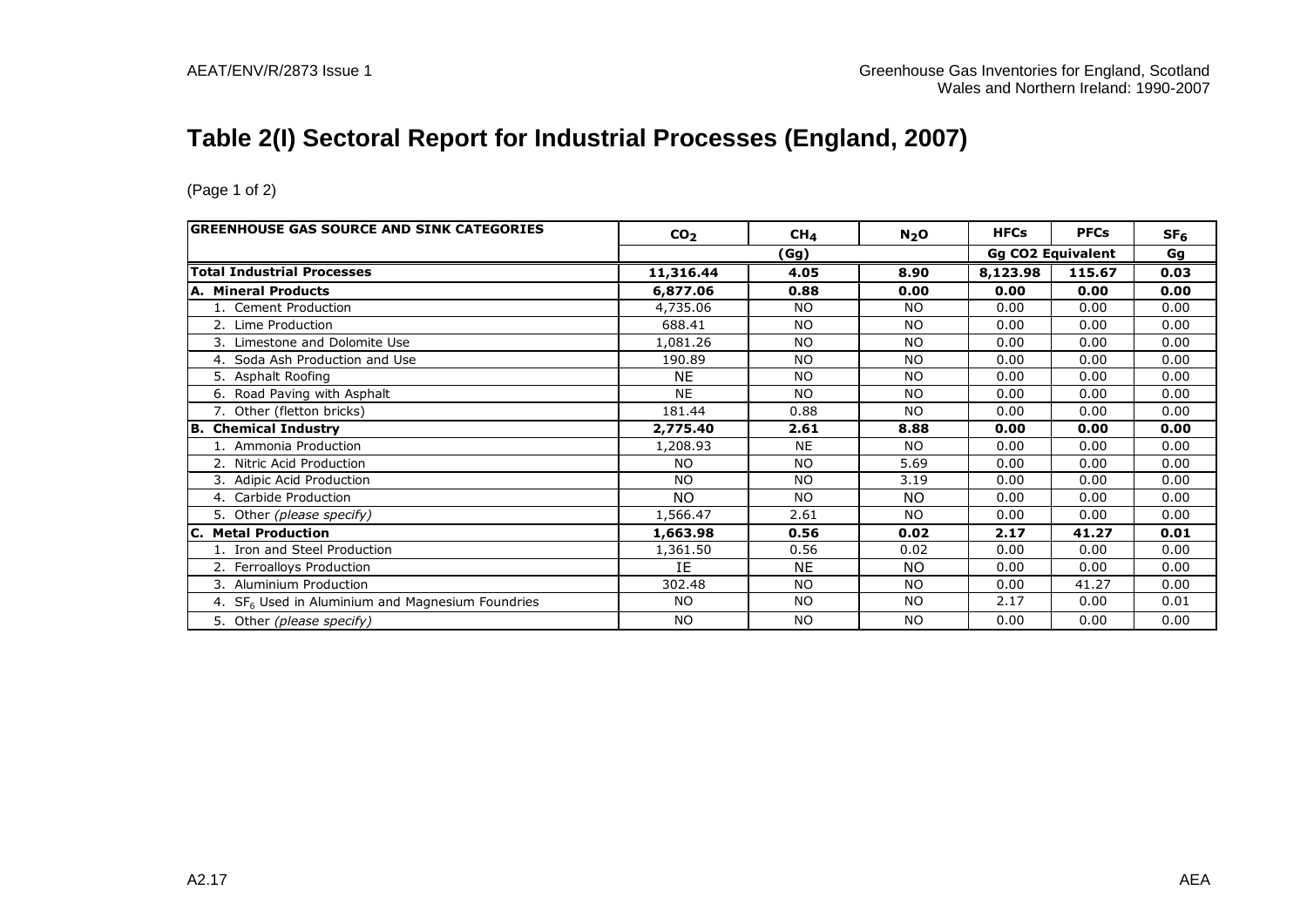## **Table 2(I) Sectoral Report for Industrial Processes (England, 2007)**

| <b>GREENHOUSE GAS SOURCE AND SINK CATEGORIES</b> | CO <sub>2</sub> | CH <sub>4</sub> | N <sub>2</sub> O | <b>HFCs</b>              | <b>PFCs</b> | SF <sub>6</sub> |    |
|--------------------------------------------------|-----------------|-----------------|------------------|--------------------------|-------------|-----------------|----|
|                                                  | (Gg)            |                 |                  | <b>Gg CO2 Equivalent</b> |             |                 | Gg |
| D. Other Production                              | 0.00            | 0.00            | 0.00             | 0.00                     | 0.00        | 0.00            |    |
| 1. Pulp and Paper                                | <b>NO</b>       | NO              | NO.              | 0.00                     | 0.00        | 0.00            |    |
| 2. Food and $Drink(2)$                           | IE              | NO.             | NO.              | 0.00                     | 0.00        | 0.00            |    |
| <b>E.</b> Production of Halocarbons and $SF_6$   | 0.00            | 0.00            | 0.00             | 175.60                   | 54.56       | 0.00            |    |
| 1. By-product Emissions                          | <b>NO</b>       | NO.             | NO.              | 175.60                   | 0.00        | 0.00            |    |
| 2. Fugitive Emissions                            | <b>NO</b>       | <b>NO</b>       | <b>NO</b>        | 0.00                     | 54.56       | 0.00            |    |
| 3. Other (please specify)                        | <b>NO</b>       | NO.             | NO.              | 0.00                     | 0.00        | 0.00            |    |
| <b>F.</b> Consumption of Halocarbons and $SF6$   | 0.00            | 0.00            | 0.00             | 7,946.20                 | 19.84       | 0.02            |    |
| 1. Refrigeration and Air Conditioning Equipment  | <b>NO</b>       | <b>NO</b>       | NO.              | 4,753.25                 | 0.00        | 0.00            |    |
| 2. Foam Blowing                                  | <b>NO</b>       | <b>NO</b>       | NO.              | 343.96                   | 0.00        | 0.00            |    |
| Fire Extinguishers                               | <b>NO</b>       | <b>NO</b>       | <b>NO</b>        | 165.55                   | 0.00        | 0.00            |    |
| 4. Aerosols/ Metered Dose Inhalers               | <b>NO</b>       | <b>NO</b>       | <b>NO</b>        | 2,525.84                 | 0.00        | 0.00            |    |
| 5. Solvents                                      | <b>NO</b>       | <b>NO</b>       | <b>NO</b>        | 58.97                    | 0.00        | 0.00            |    |
| Semiconductor Manufacture<br>6.                  | <b>NO</b>       | N <sub>O</sub>  | NO.              | 0.00                     | 0.00        | 0.00            |    |
| 7. Electrical Equipment                          | <b>NO</b>       | N <sub>O</sub>  | <b>NO</b>        | 0.00                     | 0.00        | 0.00            |    |
| 8. Other (please specify)                        | <b>NO</b>       | <b>NO</b>       | NO.              | 98.63                    | 19.84       | 0.02            |    |
| G. Other (please specify)                        | 0.00            | 0.00            | 0.00             | 0.00                     | 0.00        | 0.00            |    |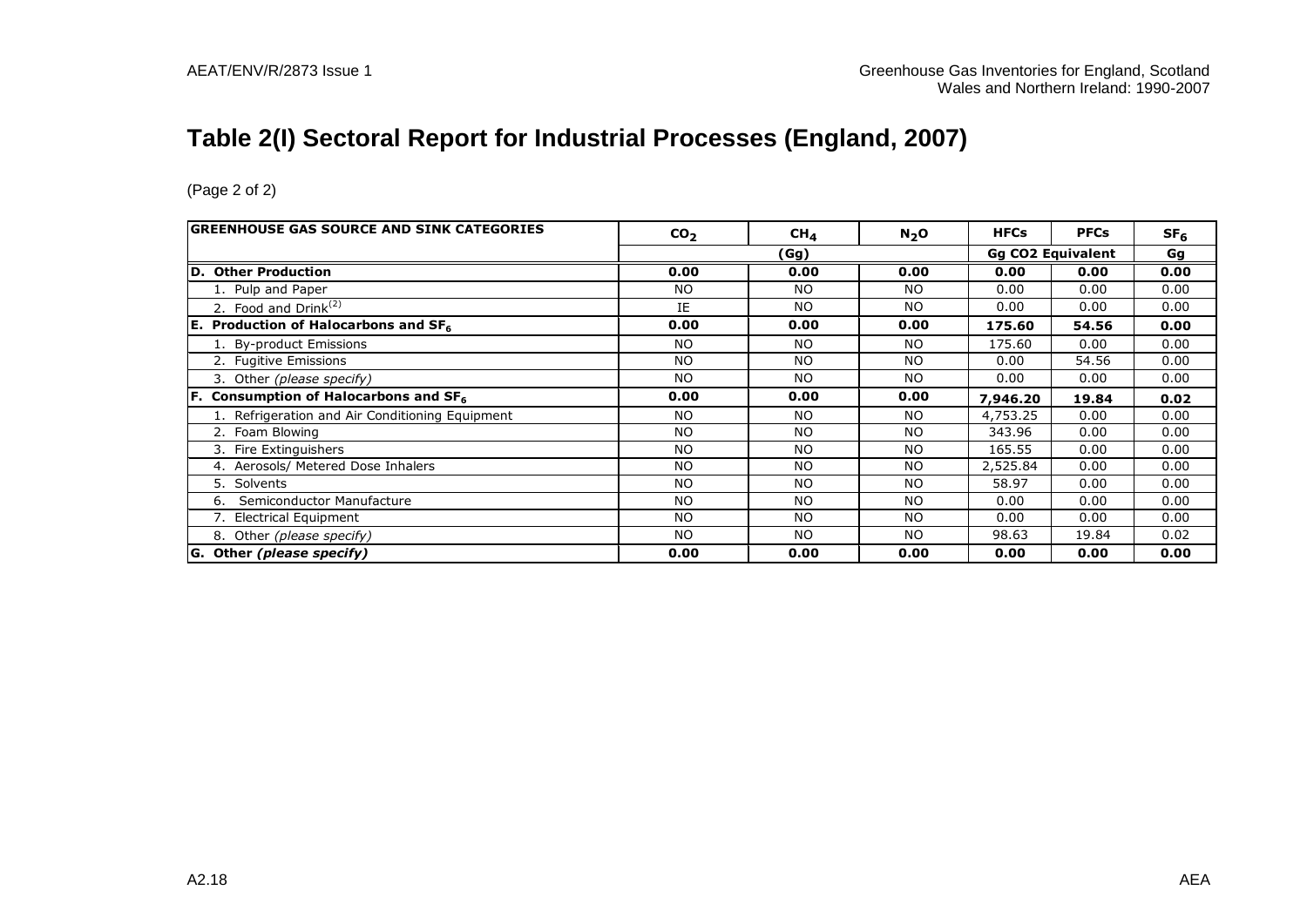## **Table 3 Sectoral Report for Agriculture (England, 2007)**

|                | <b>GREENHOUSE GAS SOURCE AND SINK CATEGORIES</b> | CH <sub>4</sub> | N <sub>2</sub> O |
|----------------|--------------------------------------------------|-----------------|------------------|
|                |                                                  | (Gg)            |                  |
|                | <b>Total Agriculture</b>                         | 485.49          | 53.81            |
|                | <b>A. Enteric Fermentation</b>                   | 395.82          | 0.00             |
| 1.             | Cattle                                           | 313.50          | <b>NO</b>        |
| 2.             | <b>Buffalo</b>                                   | <b>NO</b>       | <b>NO</b>        |
| 3.             | Sheep                                            | 70.51           | <b>NO</b>        |
| 4.             | Goats                                            | 0.40            | <b>NO</b>        |
| 5.             | Camels and Llamas                                | <b>NO</b>       | <b>NO</b>        |
| 6.             | Horses                                           | 5.30            | <b>NO</b>        |
| 7.             | Mules and Asses                                  | <b>NO</b>       | <b>NO</b>        |
| 8.             | Swine                                            | 5.92            | <b>NO</b>        |
| 9.             | Poultry                                          | $\Omega$        | <b>NO</b>        |
|                | 10. Other (Deer)                                 | 0.19            | <b>NO</b>        |
| В.             | <b>Manure Management</b>                         | 89.67           | 3.44             |
| $\mathbf{1}$ . | Cattle                                           | 49.97           | 0.00             |
| 2.             | <b>Buffalo</b>                                   | NO.             | <b>NO</b>        |
| 3.             | Sheep                                            | 1.67            | 0.00             |
| 4.             | Goats                                            | 0.01            | 0.00             |
| 5.             | Camels and Llamas                                | NO.             | NO.              |
| 6.             | Horses                                           | 0.41            | 0.00             |
| 7.             | Mules and Asses                                  | NO.             | <b>NO</b>        |
| 8.             | Swine                                            | 27.84           | 0.00             |
| 9.             | Poultry                                          | 9.75            | 0.00             |
| 10.            | Other Livestock - Deer                           | 0.00            | 0.00             |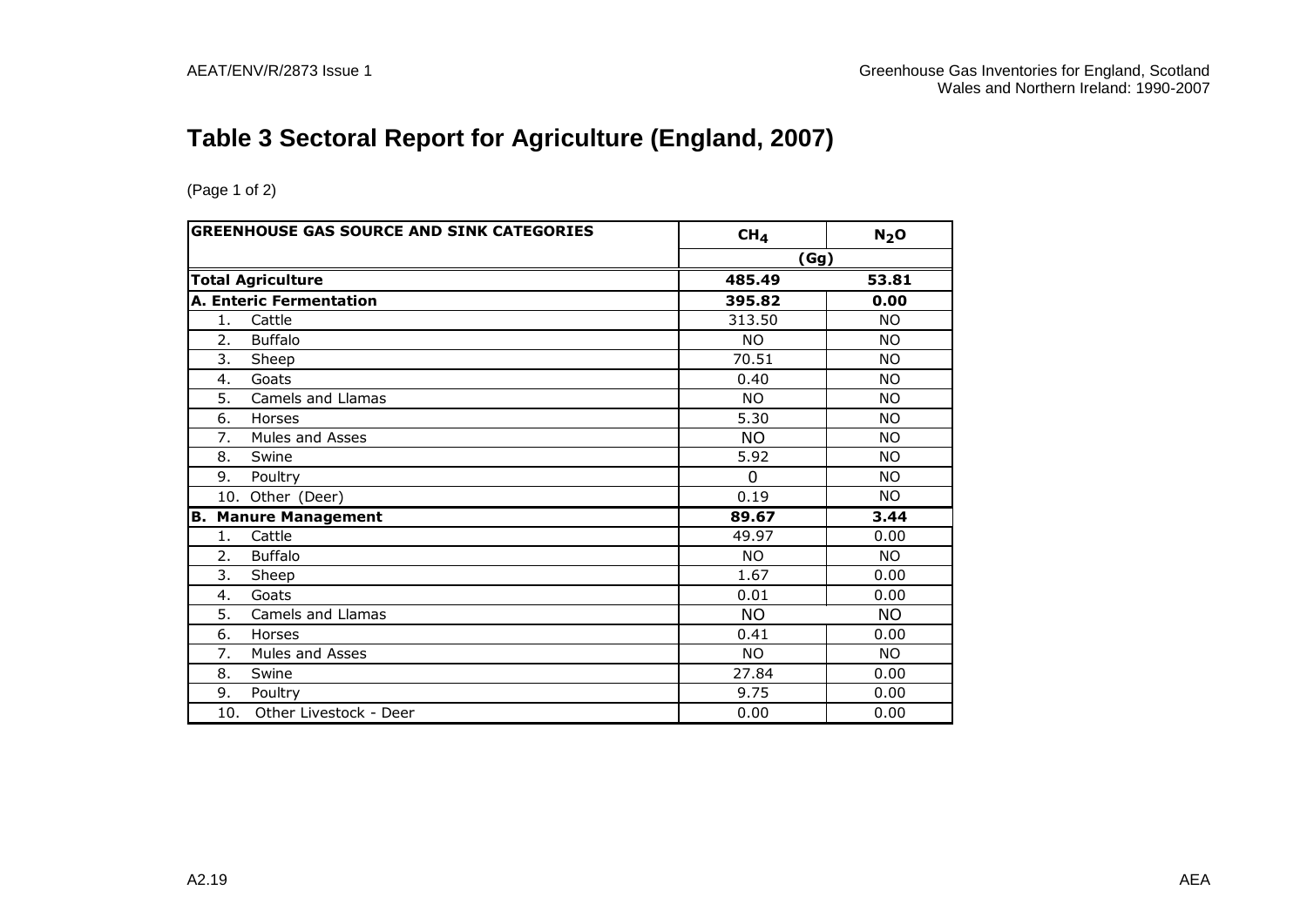## **Table 4 Sectoral Report for Agriculture (England, 2007)**

|     | <b>GREENHOUSE GAS SOURCE AND SINK CATEGORIES</b> | CH <sub>4</sub> | N <sub>2</sub> O |
|-----|--------------------------------------------------|-----------------|------------------|
|     |                                                  | (Gg)            |                  |
|     | <b>B. Manure Management (continued)</b>          |                 |                  |
|     | 11. Anaerobic Lagoons                            | <b>NO</b>       | NO.              |
|     | 12. Liquid Systems                               | <b>NO</b>       | 0.09             |
|     | 13. Solid Storage and Dry Lot                    | NO.             | 2.23             |
|     | 14. Other AWMS                                   | NO.             | 1.12             |
|     |                                                  |                 |                  |
| C.  | <b>Rice Cultivation</b>                          | <b>NO</b>       | <b>NO</b>        |
|     | $\vert$ D. Agricultural Soils $^{(1)}$           | <b>NE</b>       | 50.38            |
|     | <b>E. Prescribed Burning of Savannas</b>         | <b>NO</b>       | <b>NO</b>        |
|     | F. Field Burning of Agricultural Residues        | 0.00            | 0.00             |
|     | 1. Cereals                                       | 0.00            | 0.00             |
|     | 2. Pulse                                         | NO.             | NO.              |
|     | 3. Tuber and Root                                | NO.             | NO.              |
|     | 4. Sugar Cane                                    | NO.             | NO.              |
|     | 5. Other (Linseed)                               | 0.00            | 0.00             |
| IG. | <b>Other</b>                                     | 0.00            | 0.00             |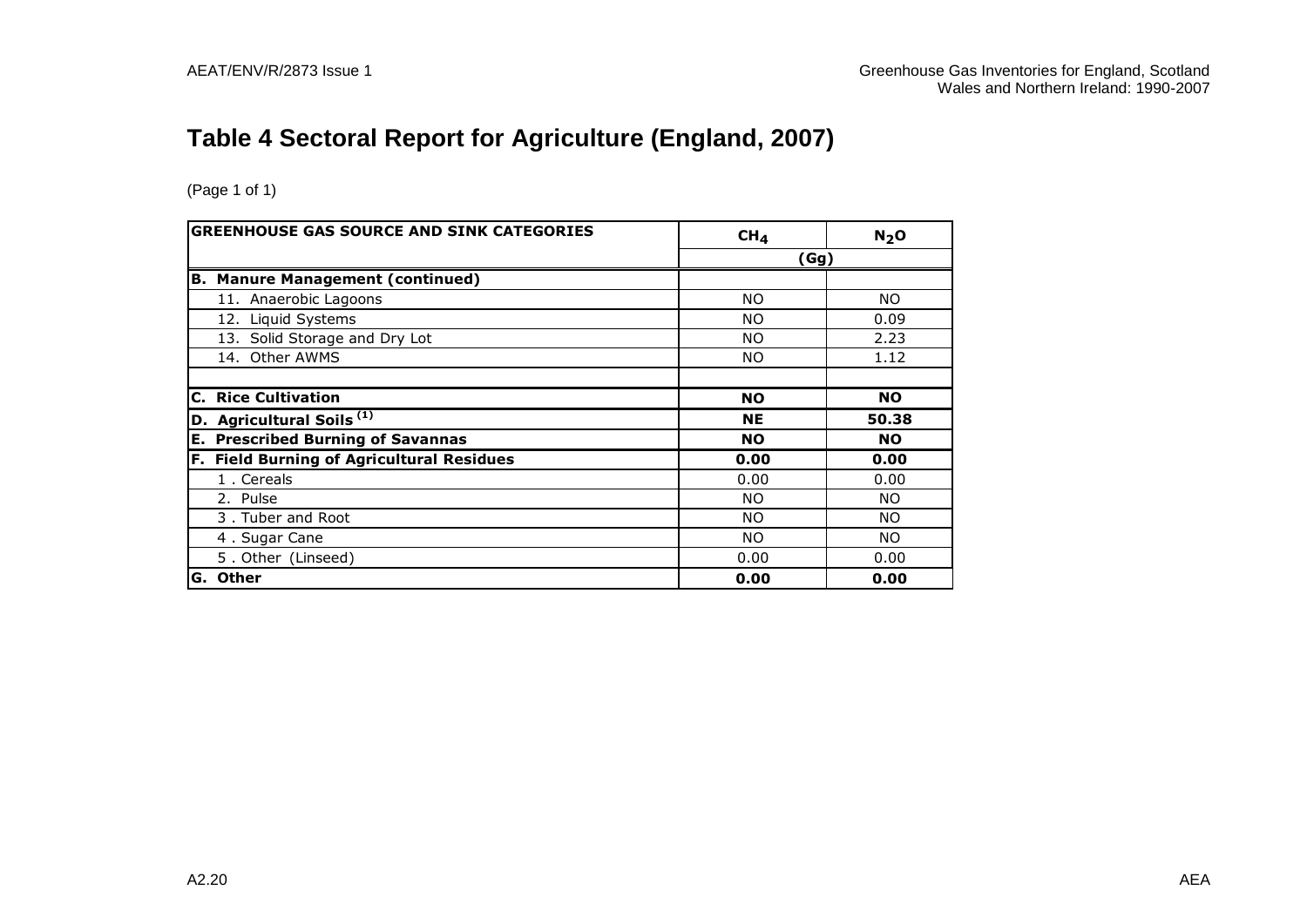## **Table 5 Sectoral Report for Land Use Change and Forestry (England, 2007)**

| <b>GREENHOUSE GAS SOURCE AND SINK CATEGORIES</b> | CO <sub>2</sub> | CH <sub>4</sub> | N <sub>2</sub> O |  |  |
|--------------------------------------------------|-----------------|-----------------|------------------|--|--|
|                                                  |                 | (Gg)            |                  |  |  |
| 5. Land-Use Change and Forestry                  | 3,124           | 0.82            | 0.01             |  |  |
| A. Forest Land                                   | $-2,905$        | 0.29            | 0.00             |  |  |
| B. Cropland                                      | 6,521           | 0.00            | 0.00             |  |  |
| C. Grassland                                     | $-3,461$        | 0.31            | 0.00             |  |  |
| D. Wetlands                                      |                 |                 |                  |  |  |
| E. Settlements                                   | 3,384           | 0.22            | 0.00             |  |  |
| F. Other land                                    |                 |                 |                  |  |  |
| G. Other activities                              | $-417$          | 0.00            | 0.00             |  |  |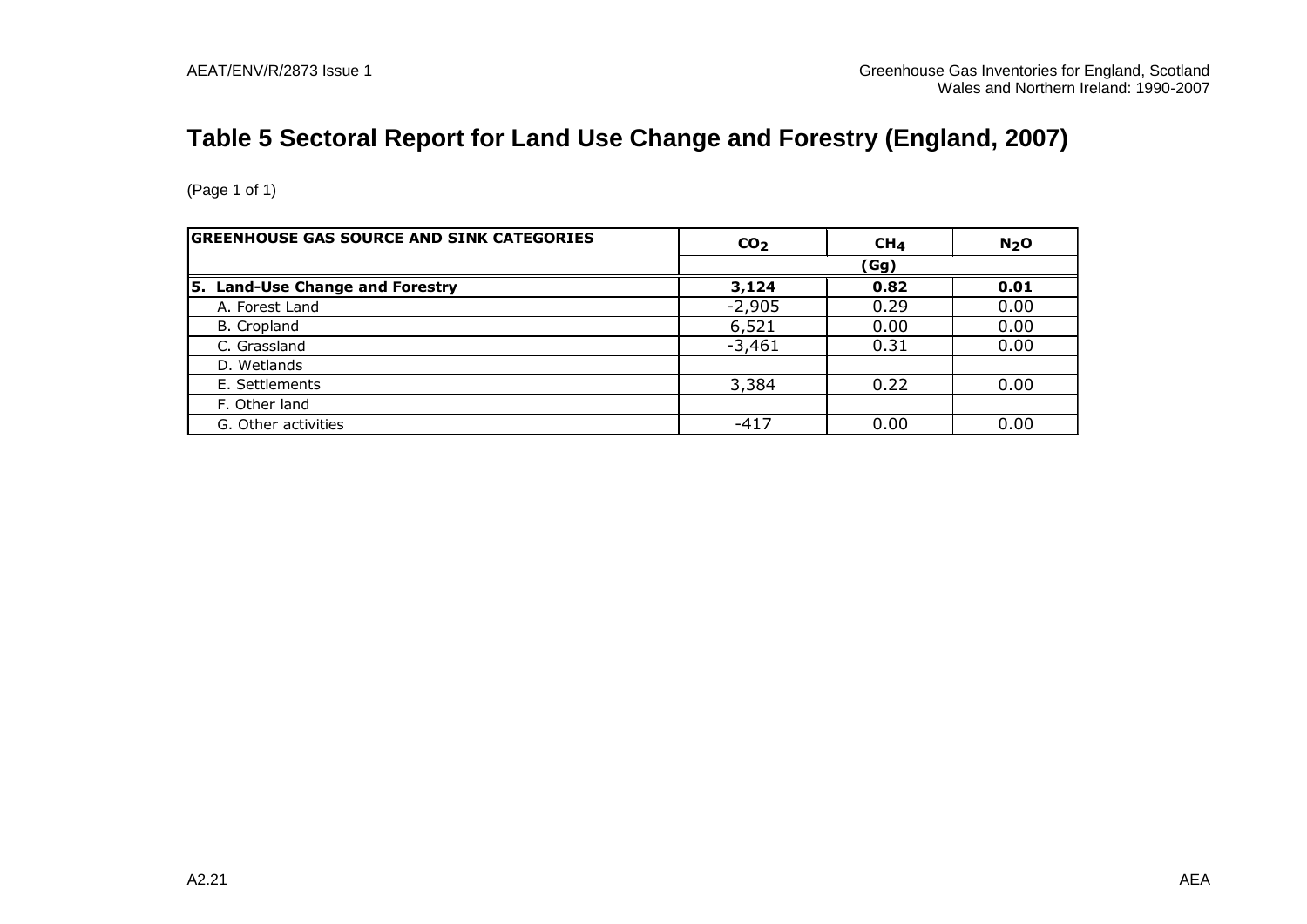## **Table 6 Sectoral Report for Waste (England, 2007)**

(Page 1 of 1 )

| <b>GREENHOUSE GAS SOURCE AND SINK CATEGORIES</b> | CO <sub>2</sub> | CH <sub>4</sub> | $N2$ O |  |
|--------------------------------------------------|-----------------|-----------------|--------|--|
|                                                  | (Gg)            |                 |        |  |
| <b>Total Waste</b>                               | 410.14          | 785.25          | 3.51   |  |
| A. Solid Waste Disposal on Land                  | 0.00            | 753             | 0.00   |  |
| 1. Managed Waste Disposal on Land                | 0.00            | 753             | 0.00   |  |
| 2. Unmanaged Waste Disposal Sites                |                 |                 |        |  |
| 3. Other (please specify)                        |                 |                 |        |  |
|                                                  |                 |                 |        |  |
| <b>B. Wastewater Handling</b>                    | 0.00            | 32.08           | 3.38   |  |
| <b>Industrial Wastewater</b>                     |                 |                 |        |  |
| 2. Domestic and Commercial Wastewater            | 0.00            | 32.08           | 3.38   |  |
| 3. Other (please specify)                        |                 |                 |        |  |
|                                                  |                 |                 |        |  |
| <b>C.</b> Waste Incineration                     | 410.14          | 0.11            | 0.13   |  |
| D. Other (please specify)                        |                 |                 |        |  |
|                                                  |                 |                 |        |  |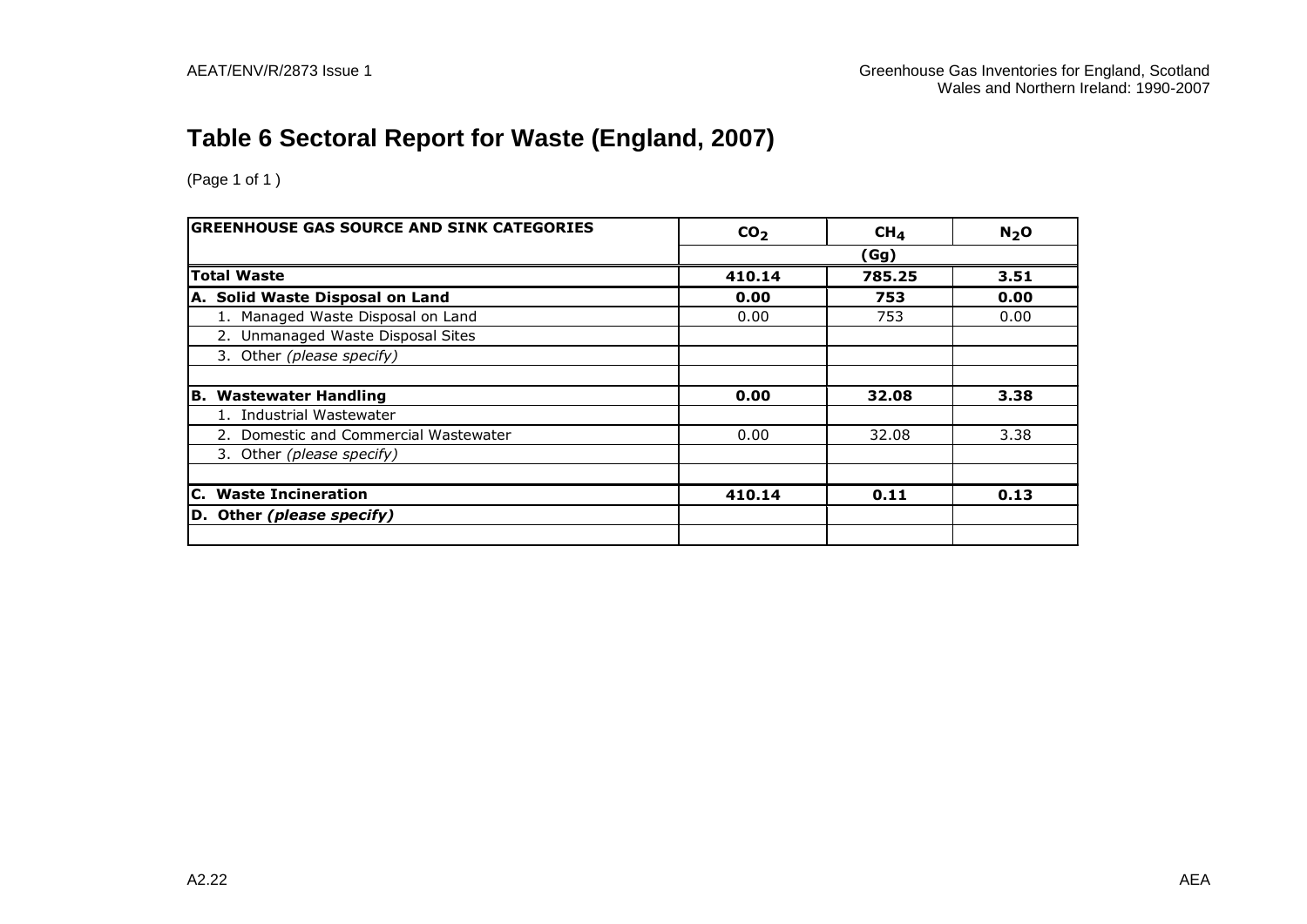## **Table 7A Summary Report for National Greenhouse Gas Inventories (England, 2007)**

| <b>GREENHOUSE GAS SOURCE AND SINK CATEGORIES</b> | CO <sub>2</sub> | CH <sub>4</sub> | $N_2$ O | <b>HFCs</b> | <b>PFCs</b>           | SF <sub>6</sub> |
|--------------------------------------------------|-----------------|-----------------|---------|-------------|-----------------------|-----------------|
|                                                  |                 | (Gg)            |         |             | $CO2$ equivalent (Gg) | Gg              |
| <b>Total National Emissions and Removals</b>     | 426,911.28      | 1,602.92        | 78.68   | 8,123.98    | 115.67                | 0.03            |
| 1. Energy                                        | 412,061.08      | 327.30          | 12.45   | 0.00        | 0.00                  | 0.00            |
| A. Fuel Combustion                               | 411,662.45      | 37.88           | 12.44   | 0.00        | 0.00                  | 0.00            |
| 1. Energy Industries                             | 158,323.90      | 4.92            | 3.38    | 0.00        | 0.00                  | 0.00            |
| 2. Manufacturing Industries and Construction     | 61,809.48       | 9.40            | 3.52    | 0.00        | 0.00                  | 0.00            |
| 3. Transport                                     | 106,755.16      | 6.02            | 4.26    | 0.00        | 0.00                  | 0.00            |
| 4. Other Sectors                                 | 81,776.41       | 17.45           | 1.19    | 0.00        | 0.00                  | 0.00            |
| 5. Other                                         | 2,997.49        | 0.09            | 0.09    | 0.00        | 0.00                  | 0.00            |
| B. Fugitive Emissions from Fuels                 | 398.63          | 289.43          | 0.01    | 0.00        | 0.00                  | 0.00            |
| 1. Solid Fuels                                   | 122.89          | 104.46          | 0.00    | 0.00        | 0.00                  | 0.00            |
| 2. Oil and Natural Gas                           | 275.74          | 184.97          | 0.01    | 0.00        | 0.00                  | 0.00            |
| 2. Industrial Processes                          | 11,316.44       | 4.05            | 8.90    | 8,123.98    | 115.67                | 0.03            |
| A. Mineral Products                              | 6,877.06        | 0.88            | 0.00    | 0.00        | 0.00                  | 0.00            |
| <b>B.</b> Chemical Industry                      | 2,775.40        | 2.61            | 8.88    | 0.00        | 0.00                  | 0.00            |
| <b>Metal Production</b>                          | 1,663.98        | 0.56            | 0.02    | 2.17        | 41.27                 | 0.01            |
| D. Other Production <sup>(3)</sup>               | 0.00            | 0.00            | 0.00    | 0.00        | 0.00                  | 0.00            |
| E. Production of Halocarbons and SF <sub>6</sub> | 0.00            | 0.00            | 0.00    | 175.60      | 54.56                 | 0.00            |
| F. Consumption of Halocarbons and $SF6$          | 0.00            | 0.00            | 0.00    | 7946.20     | 19.84                 | 0.02            |
| G. Other                                         | 0.00            | 0.00            | 0.00    | 0.00        | 0.00                  | 0.00            |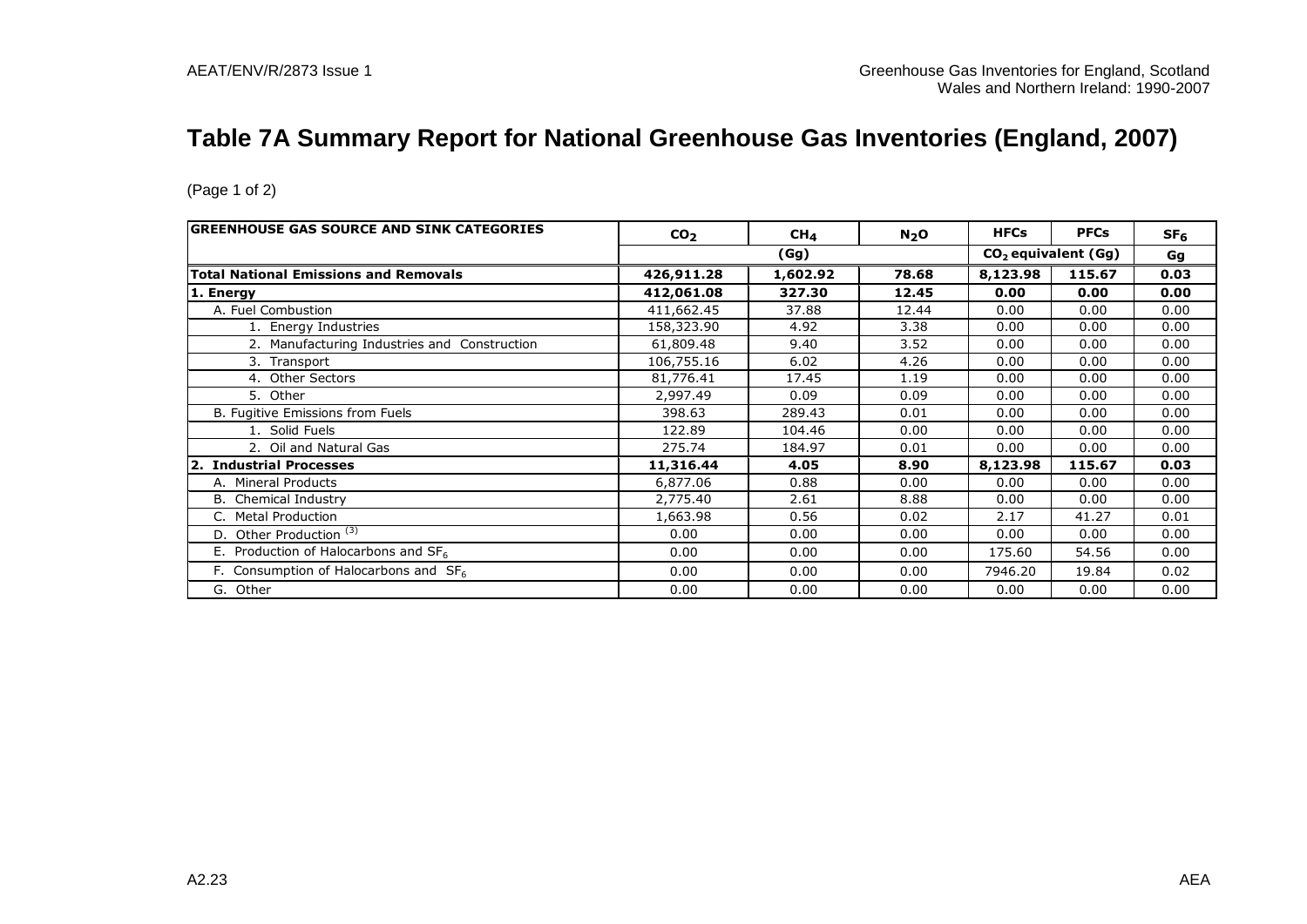## **Table 7A Summary Report for National Greenhouse Gas Inventories (England, 2007)**

| GREENHOUSE GAS SOURCE AND SINK CATEGORIES | CO <sub>2</sub> | CH <sub>4</sub> | N <sub>2</sub> O | <b>HFCs</b> | <b>PFCs</b>                     | SF <sub>6</sub> |
|-------------------------------------------|-----------------|-----------------|------------------|-------------|---------------------------------|-----------------|
|                                           |                 | (Gg)            |                  |             | CO <sub>2</sub> equivalent (Gg) | (Gg)            |
| 3. Solvent and Other Product Use          | 0.00            | 0.00            | 0.00             | 0.00        | 0.00                            | 0.00            |
| 4. Agriculture                            | 0.00            | 485.49          | 53.81            | 0.00        | 0.00                            | 0.00            |
| A. Enteric Fermentation                   |                 | 395.82          | 0.00             | 0.00        | 0.00                            | 0.00            |
| B. Manure Management                      |                 | 89.67           | 3.44             | 0.00        | 0.00                            | 0.00            |
| C. Rice Cultivation                       |                 | <b>NO</b>       | <b>NO</b>        | 0.00        | 0.00                            | 0.00            |
| D. Agricultural Soils                     |                 | <b>NE</b>       | 50.38            | 0.00        | 0.00                            | 0.00            |
| E. Prescribed Burning of Savannas         |                 | <b>NO</b>       | <b>NO</b>        | 0.00        | 0.00                            | 0.00            |
| F. Field Burning of Agricultural Residues |                 | 0.00            | 0.00             | 0.00        | 0.00                            | 0.00            |
| G. Other                                  |                 | 0.00            | 0.00             | 0.00        | 0.00                            | 0.00            |
| 5. Land-Use Change and Forestry           | 3,124           | 0.82            | 0.01             | 0.00        | 0.00                            | 0.00            |
| A. Forest Land                            | $-2,905$        | 0.29            | 0.00             |             |                                 |                 |
| B. Cropland                               | 6,521           | 0.00            | 0.00             |             |                                 |                 |
| C. Grassland                              | $-3,461$        | 0.31            | 0.00             |             |                                 |                 |
| D. Wetlands                               | 0.00            | 0.00            | 0.00             |             |                                 |                 |
| E. Settlements                            | 3,384           | 0.22            | 0.00             |             |                                 |                 |
| F. Other land                             | 0.00            | 0.00            | 0.00             |             |                                 |                 |
| G. Other activities                       | $-416.60$       | 0.00            | 0.00             |             |                                 |                 |
| 6. Waste                                  | 410.14          | 785.2           | 3.51             | 0.00        | 0.00                            | 0.00            |
| A. Solid Waste Disposal on Land           | 0.00            | 753.05          | 0.00             | 0.00        | 0.00                            | 0.00            |
| B. Wastewater Handling                    | 0.00            | 32.08           | 3.38             | 0.00        | 0.00                            | 0.00            |
| C. Waste Incineration                     | 410.14          | 0.11            | 0.13             | 0.00        | 0.00                            | 0.00            |
| D. Other                                  | 0.00            | 0.00            | 0.00             | 0.00        | 0.00                            | 0.00            |